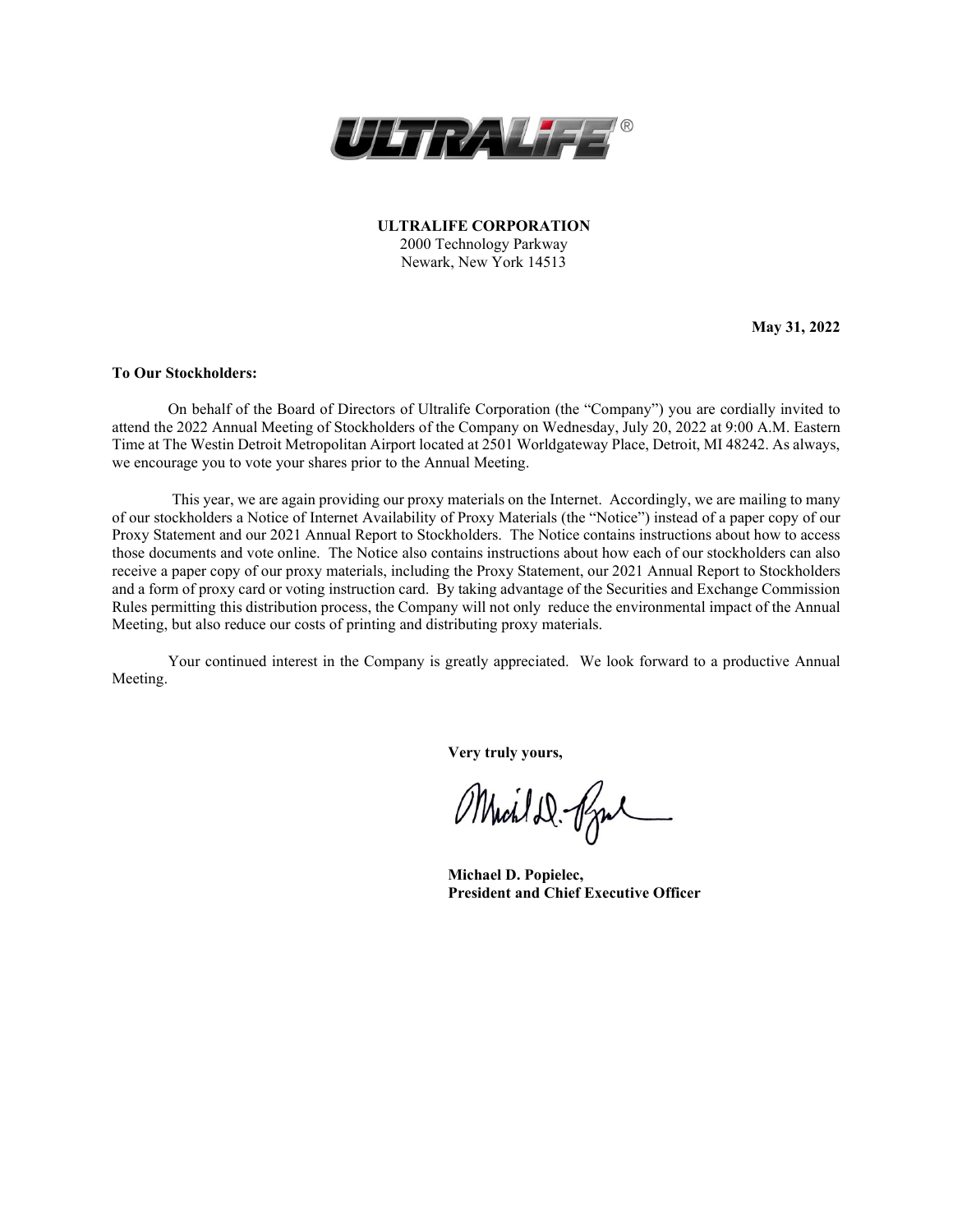#### **ULTRALIFE CORPORATION**

2000 Technology Parkway Newark, New York 14513

#### **NOTICE OF ANNUAL MEETING OF STOCKHOLDERS**

#### **JULY 20, 2022**

Notice is hereby given that the 2021 Annual Meeting of Stockholders of Ultralife Corporation will be held on Wednesday, July 20, 2022 at 9:00 A.M. Eastern Time at The Westin Detroit Metropolitan Airport located at 2501 Worldgateway Place, Detroit, MI 48242 for the purposes which follow below.

- 1. To elect five directors for a term of one year and until their successors are duly elected and qualified;
- 2. To ratify the selection of Freed Maxick CPAs, P.C. as our independent registered public accounting firm for the fiscal year ending December 31, 2022; and
- 3. To transact such other business as may properly come before the meeting and any adjournments thereof.

Only holders of record of our common stock, par value \$.10 per share, at the close of business on May 24, 2022 are entitled to receive notice of, and to vote at and attend our Annual Meeting. Your vote is important. Whether or not you plan to attend our Annual Meeting, we hope that you will vote as soon as possible. If you received only a Notice of Internet Availability of Proxy Materials (the "Notice") by mail, you may vote your shares at the Internet site address listed on your Notice. You may also request a paper copy of our proxy materials by visiting the Internet site address listed on the Notice, by calling the toll-free number or by sending an e-mail to the e-mail address listed on the Notice. If you received a paper copy of the proxy materials by mail, you may vote your shares by proxy by doing any one of the following: vote at the Internet site address listed on your proxy or voting instruction card; call the toll-free number listed on your proxy or voting instruction card; or sign, date and return the enclosed proxy or voting instruction card in the pre-addressed envelope provided.

#### **By Order of the Board of Directors**

**Bradford T. Whitmore, Chair of the Board of Directors**

**Dated: May 31, 2022**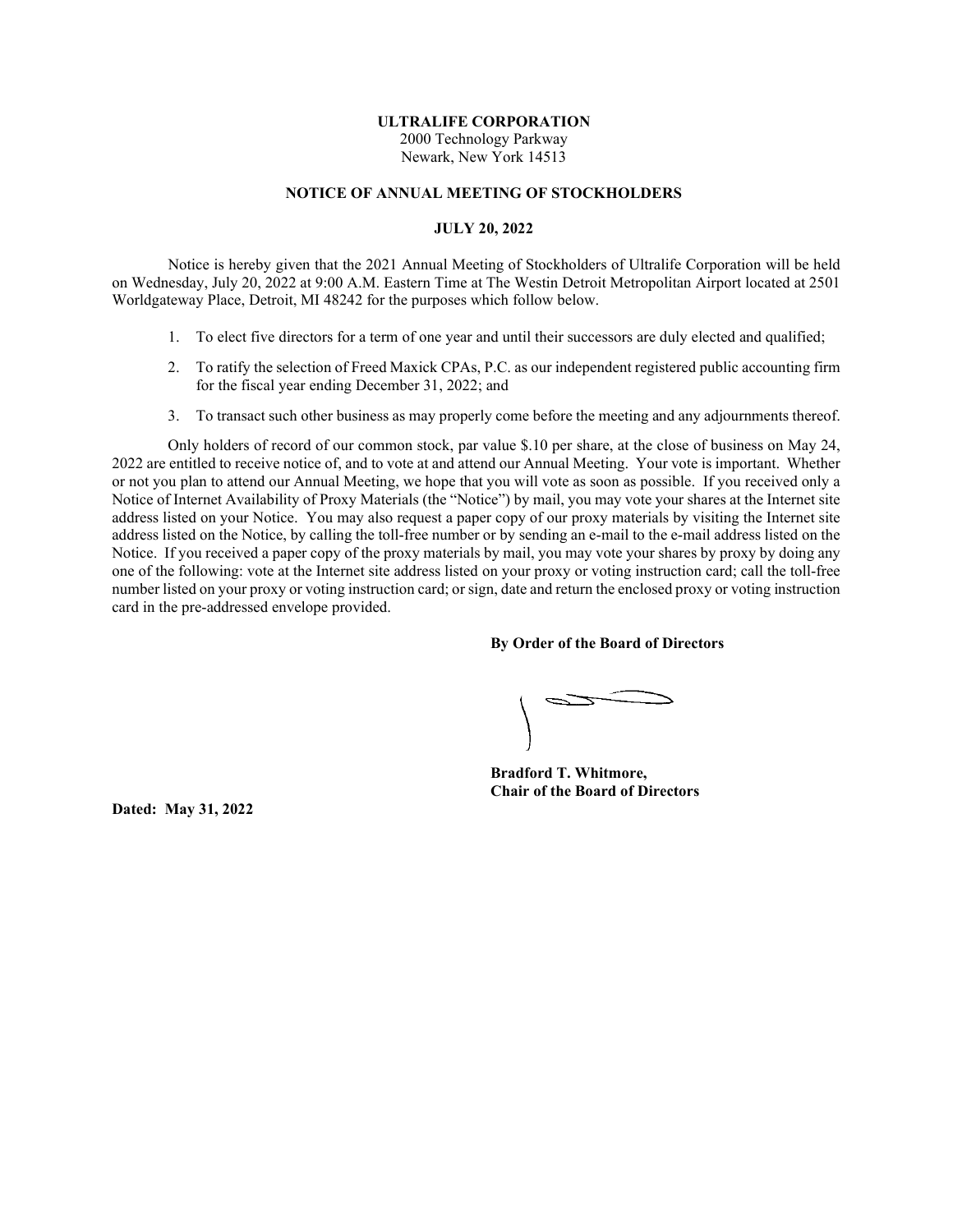# **TABLE OF CONTENTS**

| Retirement Benefits and Potential Payments upon Termination, Change in Control or |  |
|-----------------------------------------------------------------------------------|--|
|                                                                                   |  |
|                                                                                   |  |
| PROPOSAL 2 RATIFY THE SELECTION OF OUR INDEPENDENT REGISTERED PUBLIC              |  |
|                                                                                   |  |
|                                                                                   |  |
|                                                                                   |  |
|                                                                                   |  |
|                                                                                   |  |
|                                                                                   |  |
|                                                                                   |  |

In this Proxy Statement, the terms "Ultralife," "Company," "we," and "our" refer to Ultralife Corporation. This Proxy Statement includes website addresses and references to additional materials found on those websites. The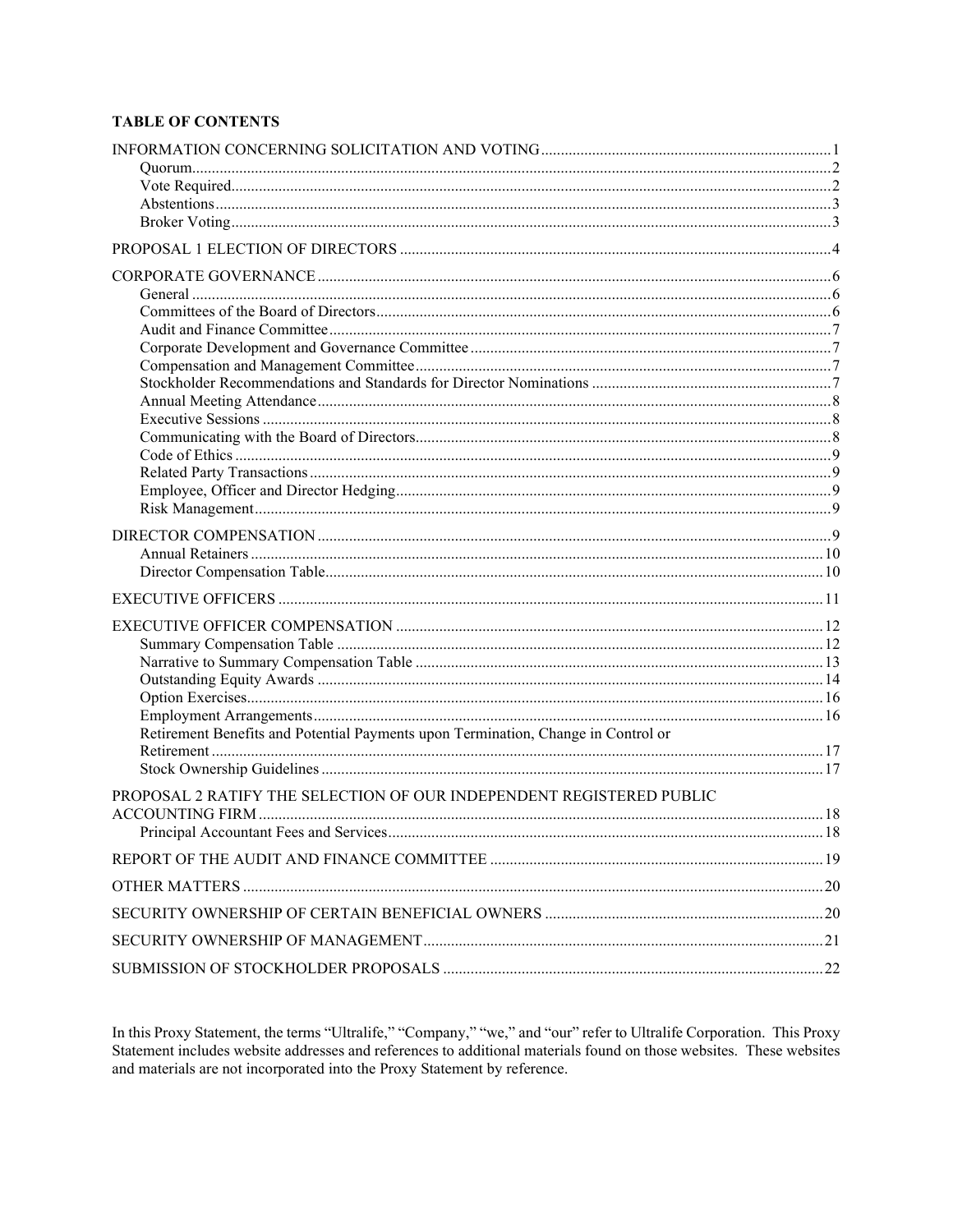This document includes forward-looking statements within the meaning of the Private Securities Litigation Reform Act of 1995, including statements regarding our environmental and social goals, commitments and strategies. These statements involve risks and uncertainties. Actual results could differ materially from any future results expressed or implied by the forward-looking statements for a variety of reasons, including due to the risks and uncertainties that are discussed in our most recently filed periodic reports on Form 10-K and Form 10-Q and subsequent filings. We assume no obligations to update any forward-looking statements or information, which speak as of their respective dates.

These materials were first sent or made available to stockholders on May 31, 2022.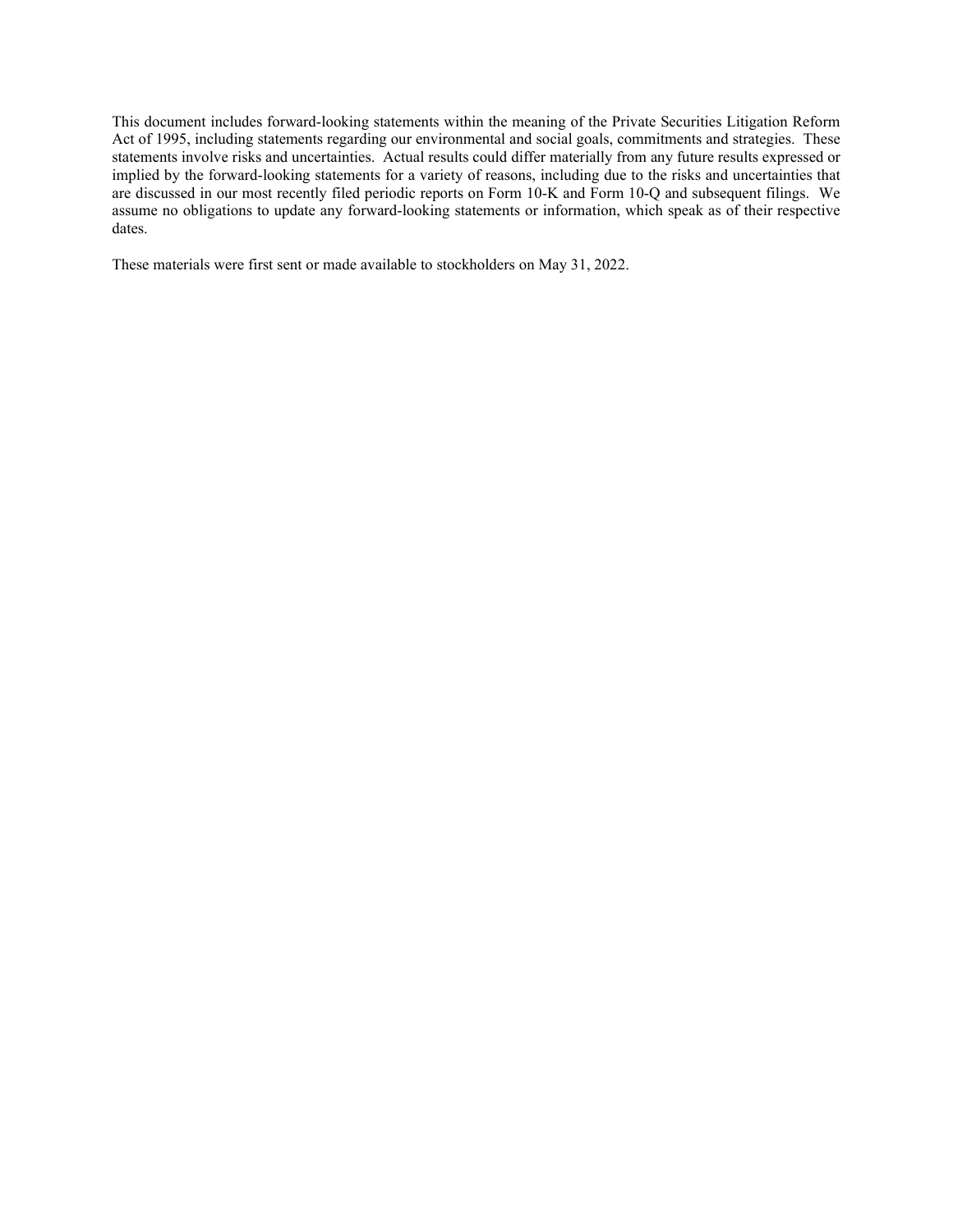## **IMPORTANT**

REGARDLESS OF WHETHER YOU PLAN TO ATTEND THE MEETING, WE ENCOURAGE YOU TO VOTE IN ANY OF THE MANNERS DESCRIBED IN THIS PROXY STATEMENT. WE ALSO ENCOURAGE BENEFICIAL OWNERS TO FOLLOW THE INSTRUCTIONS PROVIDED BY THEIR BROKER REGARDING HOW TO VOTE. YOUR BROKER CANNOT VOTE YOUR SHARES FOR DIRECTOR NOMINEES UNLESS YOU PROVIDE YOUR BROKER WITH VOTING INSTRUCTIONS. SEE "BROKER VOTING" BELOW FOR MORE INFORMATION.

#### **ULTRALIFE CORPORATION**

2000 Technology Parkway Newark, New York 14513 (315) 332-7100

#### **PROXY STATEMENT**

#### **ANNUAL MEETING OF STOCKHOLDERS**

# **TO BE HELD ON JULY 20, 2022**

#### **INFORMATION CONCERNING SOLICITATION AND VOTING**

<span id="page-4-0"></span>We are furnishing this proxy statement to our stockholders in connection with our Board of Directors' solicitation of proxies for use at our 2022 Annual Meeting of Stockholders, which we refer to in this proxy statement as the Meeting, to be held on Wednesday, July 20, 2022 at 9:00 A.M. Eastern Time and at any adjournments or postponements thereof. The Meeting will be held at The Westin Detroit Metropolitan Airport located at 2501 Worldgateway Place, Detroit, MI 48242. As always, we encourage you to vote your shares prior to the Meeting.

In accordance with rules and regulations adopted by the U.S. Securities and Exchange Commission (the "SEC"), instead of mailing a printed copy of our proxy materials to each stockholder of record, we are now furnishing proxy materials to our stockholders on the Internet. If you received only a Notice of Internet Availability of Proxy Materials (the "Notice") by mail, you will not receive a printed copy of the proxy materials unless you request a copy. Instead, the Notice will instruct you how to access and review the proxy materials on the Internet. The Notice will also instruct you as to how you may submit your proxy or voting instruction card over the Internet. If you received only a Notice by mail and would like to receive a printed copy of our proxy materials, please follow the instructions for requesting those materials included in the Notice. Generally stockholders will not receive printed copies of the proxy materials unless they request them. **The Notice only identifies the items to be voted on at the Meeting. The Notice explains how to cast your vote.**

The Notice was first being sent to our stockholders on or about May 31, 2022 and our proxy materials were first being made available to our stockholders on or about May 31, 2022.

You may vote by proxy or in person at the Meeting. If you received only the Notice by mail, you may vote your shares online by proxy at the Internet site address listed on your Notice of Internet Availability. You may also request a paper copy of our proxy materials by (i) visiting the Internet site address, (ii) calling the toll-free number or (iii) by sending an email to the email address listed on the Notice. If you received a paper copy of the proxy materials by mail, you may vote your shares by proxy by doing any one of the following: vote at the Internet site address listed on your proxy or voting instruction card; call the toll-free number listed on your proxy or voting instruction card; or mail your signed and dated proxy or voting instruction card to our tabulator in the self-addressed envelope provided. **If you vote via the internet or by telephone, do not return your proxy card. Even if you plan to attend the Meeting in person, we recommend that you vote by proxy prior to the Meeting. You can always change your vote as described below.**

When a proxy card is returned properly signed and dated, the shares represented thereby will be voted in accordance with the stockholder's directions. If the proxy is signed, dated and returned without choices having been specified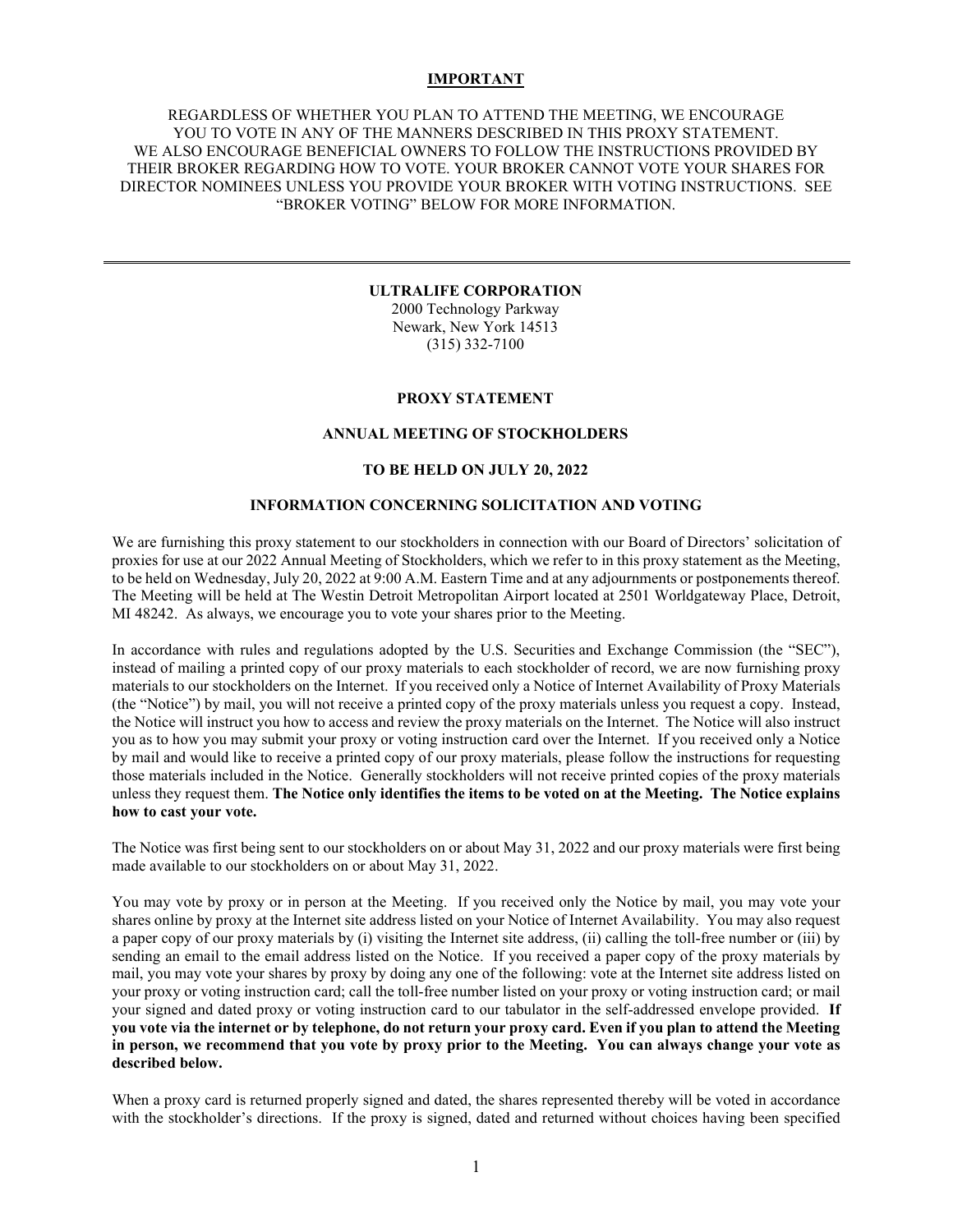(except in the case of broker non-votes), the shares will be voted **FOR** the election of each director-nominee named therein.

You may receive more than one Notice or more than one paper copy of the proxy materials, including multiple paper copies of this proxy statement and multiple proxy or voting instruction cards, depending on how you hold your shares. For example, if you hold your shares in more than one brokerage account, you may receive a separate Notice, a separate e-mail or a separate voting instruction card for each brokerage account in which you hold your shares. If you are a stockholder of record and your shares are registered in more than one name, you may receive more than one Notice, more than one e-mail or more than one proxy card. To vote all of your shares by proxy, you must (i) vote at the Internet site address listed on the Notice, proxy or voting instruction card, (ii) call the toll-free number listed on your proxy or voting instruction card, or (iii) sign, date and return each proxy card and voting instruction card that you receive. **If you vote via the internet or telephone do not also sign, date and return your proxy card.**

If for any reason any of the nominees for election as directors become unavailable for election, the holders of the proxies will exercise discretionary authority to vote for substitute nominees proposed by our Board of Directors. A stockholder has the right to revoke a previously granted proxy at any time before it is voted by filing with our Corporate Secretary a written notice of revocation, or a duly executed later-dated proxy, or by requesting return of the proxy and voting in person at the Meeting.

We will bear the cost of soliciting proxies. In addition to the solicitation of proxies by use of the mail, some of our officers, directors and regular employees, without extra remuneration, may solicit proxies personally or by telephone, email or similar communication. However, such officers, directors and regular employees may be reimbursed for their out-of-pocket expenses incurred in connection with the solicitation. We have not engaged a proxy solicitation firm, but we may decide to retain the services of a proxy solicitation firm in the future if we believe it is appropriate under the circumstances. In those situations where the beneficial owner of shares is not the record holder, we will reimburse record holders for reasonable expenses in forwarding proxies and proxy soliciting material to the beneficial owners of the shares.

Only stockholders of record at the close of business on May 24, 2022 are entitled to notice of, and to vote at, the Meeting. As of May 24, 2022, there were 16,127,082 shares of our common stock, par value \$.10 per share, issued and outstanding, each entitled to one vote per share at the Meeting.

#### <span id="page-5-0"></span>**Quorum**

A majority of the outstanding shares of our common stock, represented in person or by proxy at the Meeting, will constitute a quorum with respect to the voting of proposals submitted to the stockholders, as described in this proxy statement. For purposes of determining whether a quorum is present, stockholders of record who are present at the Meeting in person or by proxy are considered to be present at the Meeting.

#### <span id="page-5-1"></span>**Vote Required**

The table below describes the vote required at the Meeting to approve each of the proposals described in this proxy statement, assuming the presence of a quorum:

2. Ratification of the selection of Freed Maxick CPAs, P.C. as our independent registered public accounting firm for the fiscal year ending December 31, 2022

*<i>Vote Required* 

1. Election of directors Plurality of the shares present in person or by proxy at the Meeting and entitled to vote

> Majority of the shares present in person or by proxy at the Meeting and entitled to vote\*

\* The selection of Freed Maxick CPAs, P.C. is being presented to our stockholders for ratification. The Audit and Finance Committee will consider the outcome of this vote when selecting our independent registered public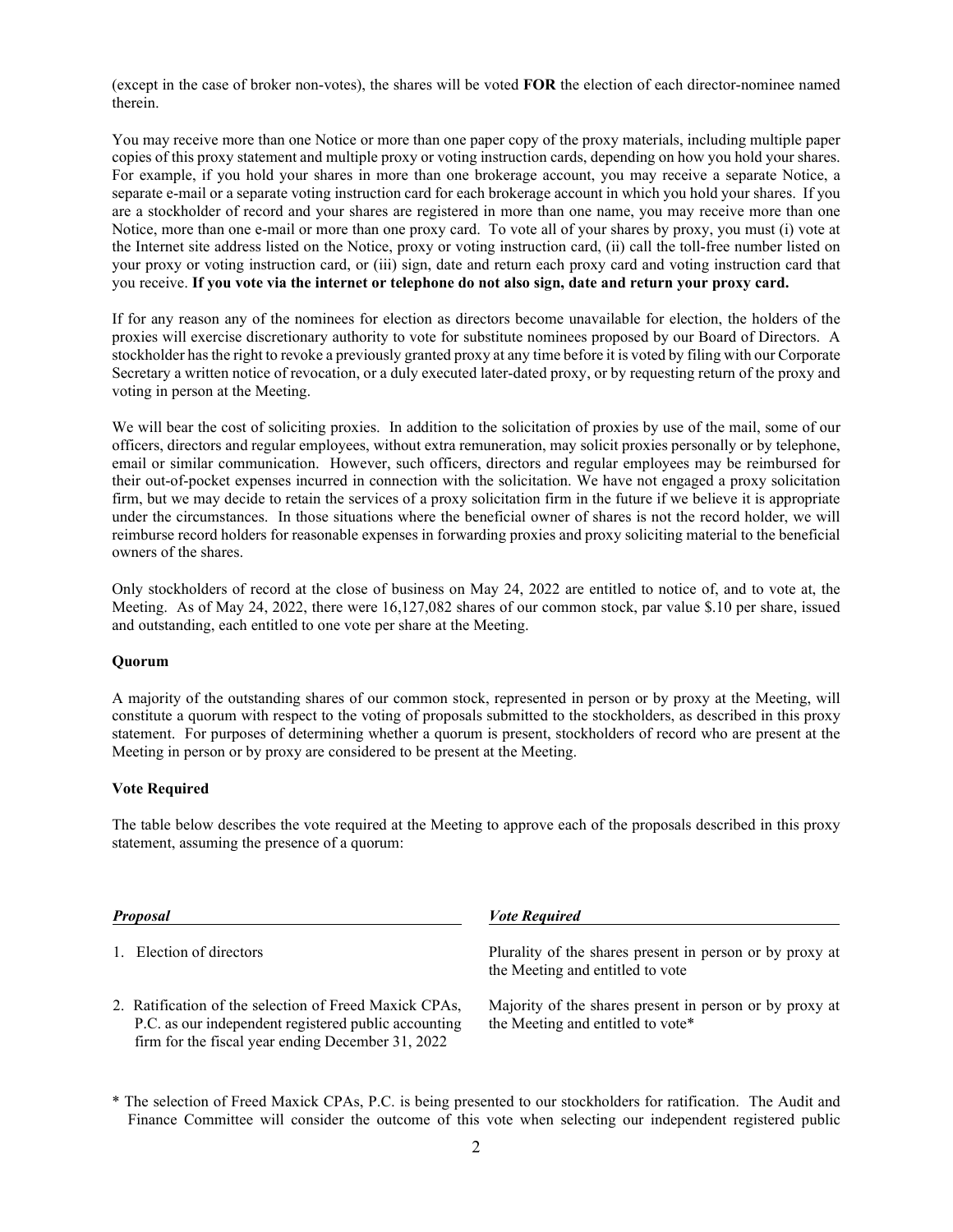accounting firm for this and subsequent fiscal years but may, in its discretion, determine to maintain its selection of Freed Maxick CPAs, P.C.

## <span id="page-6-0"></span>**Abstentions**

Shares that abstain from voting on one or more proposals to be acted on at the Meeting are considered to be present for the purpose of determining whether a quorum exists. Abstentions will have no effect on the election of directors; however, abstentions will have the effect of voting against the other proposals set forth in this proxy statement, because abstentions are deemed to be present and entitled to vote but do not count toward the affirmative vote required to approve the proposal.

## <span id="page-6-1"></span>**Broker Voting**

If you own your shares through a broker and do not provide your broker with specific voting instructions, your broker will have the discretion under the rules governing brokers who hold record ownership of shares in street name for their clients to vote your shares on routine matters but not otherwise. The only proposal being submitted to the stockholders that is considered routine and as to which brokers may exercise discretion to vote is Proposal 2 concerning ratification of the selection of our independent registered public accounting firm. Brokers will not be permitted to vote shares they hold as nominee in their discretion for the election of directors. **If you want your shares held in your broker account to be counted in the election of directors, you must provide instructions to your broker on how to vote your shares**.

A broker non-vote occurs when shares held by a broker are not voted on a non-routine proposal because the broker has not received voting instructions from the beneficial owner and the broker lacks discretionary authority to vote the shares in the absence of such instructions. Shares subject to broker non-votes are considered to be present for the purpose of determining whether a quorum exists and thus count towards satisfying the quorum requirement but are not counted for purposes of determining the number of shares entitled to vote on non-routine matters. A broker nonvote will have no effect on the election of directors or on the approval of the advisory resolutions, with respect to nonroutine matters, shares representing broker non-votes will not be counted for purposes of determining the number of shares entitled to vote on such proposals.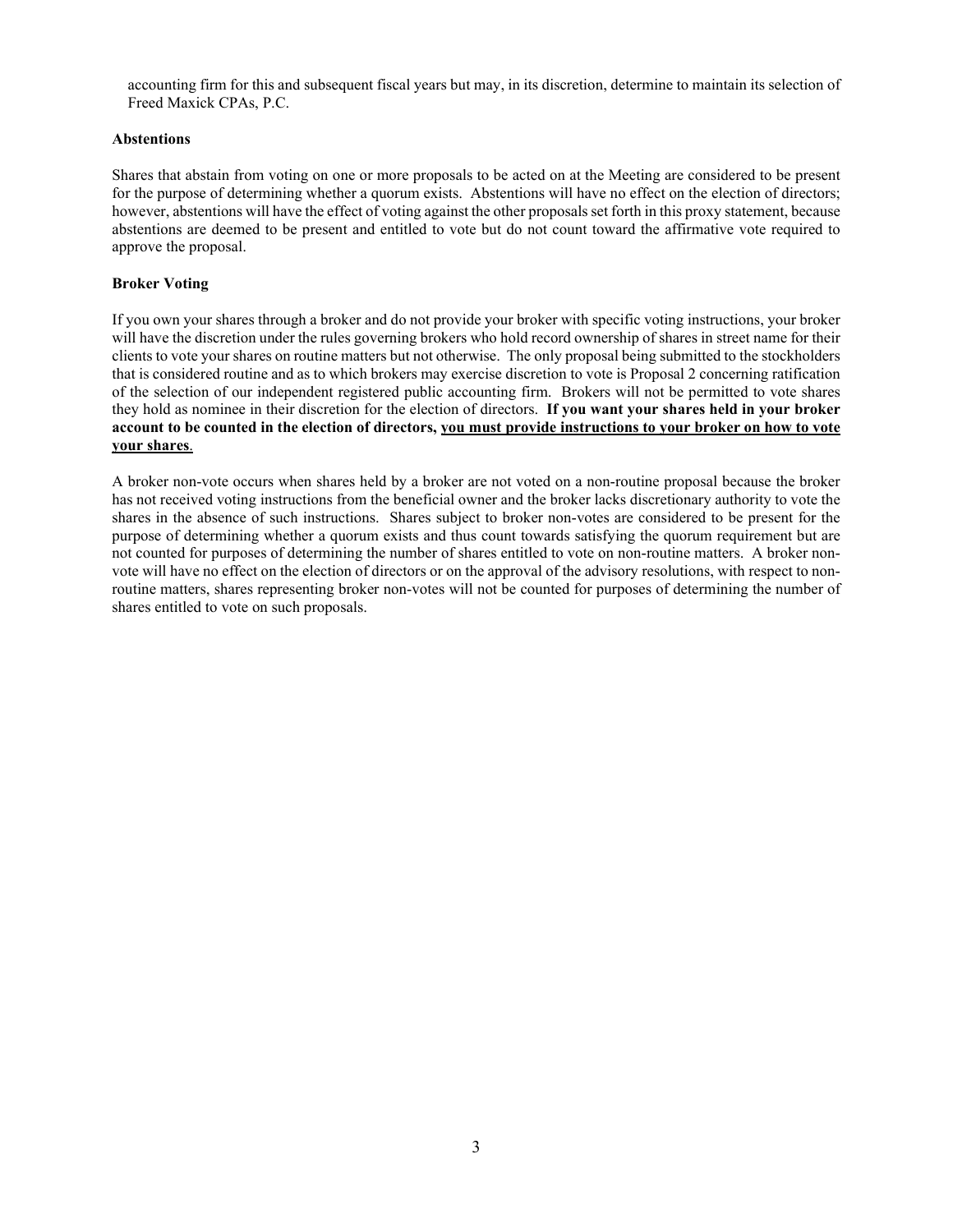# **PROPOSAL 1 ELECTION OF DIRECTORS**

<span id="page-7-0"></span>Our Board of Directors currently has five directors, each of whom has been nominated to serve for an additional oneyear term. If elected, each director standing for election shall serve until the next annual meeting of stockholders and until his or her successor shall have been duly elected and qualified. Except for Mr. Popielec, none of the individuals nominated for re-election to our Board, is or has been employed by a parent, subsidiary or other affiliate of the Company. The names of, and certain information with respect to, the persons nominated for election as directors are presented below.

| <b>Name</b>                | <u>Age</u> | <b>Present Principal Occupation, Employment History and Expertise</b>                                                                                                                                                                                                                                                                                                                                                                                                                                                                                                                                                                                                                                                                                                                                                                                                                                                                                                                                                                                                                                                                                                                                                                                                                                                                                                     |
|----------------------------|------------|---------------------------------------------------------------------------------------------------------------------------------------------------------------------------------------------------------------------------------------------------------------------------------------------------------------------------------------------------------------------------------------------------------------------------------------------------------------------------------------------------------------------------------------------------------------------------------------------------------------------------------------------------------------------------------------------------------------------------------------------------------------------------------------------------------------------------------------------------------------------------------------------------------------------------------------------------------------------------------------------------------------------------------------------------------------------------------------------------------------------------------------------------------------------------------------------------------------------------------------------------------------------------------------------------------------------------------------------------------------------------|
| <b>Michael D. Popielec</b> | 60         | Mr. Popielec has served as our President and Chief Executive Officer and as a<br>director of the Company since December 30, 2010. Mr. Popielec has over 30<br>years' experience in growing domestic and international industrial businesses.<br>Prior to joining us, Mr. Popielec operated his own management consulting<br>business from 2009 to 2010 and was Group President, Applied Technologies<br>from 2008 to 2009 and Group President, Diversified Components from 2005<br>to 2007 at Carlisle Companies, Inc., a \$2.5 billion diversified global<br>manufacturer. Prior to that, from 2003 to 2005, he held various positions,<br>including Chief Operating Officer, Americas, for Danka Business Systems,<br>PLC. From 1985 to 2002, Mr. Popielec held positions of increasing<br>responsibility at General Electric Company, culminating in his serving as a GE<br>corporate officer and as President and Chief Executive Officer of GE Power<br>Controls, the European arm of GE Industrial Systems. Mr. Popielec has a BS<br>in Mechanical Engineering from Michigan State University. Mr. Popielec has<br>been nominated for re-election to our Board of Directors because of his<br>operations expertise, his experience in growing domestic and international<br>businesses and his position as President and Chief Executive Officer of the<br>Company. |
| <b>Thomas L. Saeli</b>     | 65         | Mr. Saeli has been a director of the Company since March 2010. Since 2011,<br>Mr. Saeli has served as the Chief Executive Officer and a director of JRB<br>Enterprises, a diversified manufacturer of primarily commercial low slope<br>roofing systems. From 2009 to 2011, Mr. Saeli was a consultant to<br>international corporate clients on matters involving business development<br>strategies, acquisitions and operations. He previously served as Chief<br>Executive Officer and a member of the board of directors of Noble<br>International, Ltd., an international automotive supplier. Prior to that, Mr.<br>Saeli was Vice President of Corporate Development for Lear Corporation, an<br>international automotive supplier. Mr. Saeli has served on boards of various<br>privately held businesses and nonprofit organizations. Mr. Saeli has a BA in<br>Economics from Hamilton College, and an MBA in Finance and Accounting<br>from Columbia University's Graduate School of Business. Mr. Saeli has been<br>nominated for re-election to our Board of Directors because of his<br>manufacturing, corporate development, mergers and acquisitions and finance<br>experience. Mr. Saeli qualifies as an audit committee financial expert under<br>applicable SEC rules.                                                                                  |
| Robert W. Shaw II          | 65         | Mr. Shaw has been a director of the Company since June 2010. Since 2015 he<br>has been a consultant for Pratt Miller, Inc., a large engineering company for<br>automotive racing and defense businesses. Since 2015 as well, he has been a                                                                                                                                                                                                                                                                                                                                                                                                                                                                                                                                                                                                                                                                                                                                                                                                                                                                                                                                                                                                                                                                                                                                |

senior advisor to Hornblower Group, the world's largest operator of excursion vessels, plus Seaward Services and the American Queen Steamboat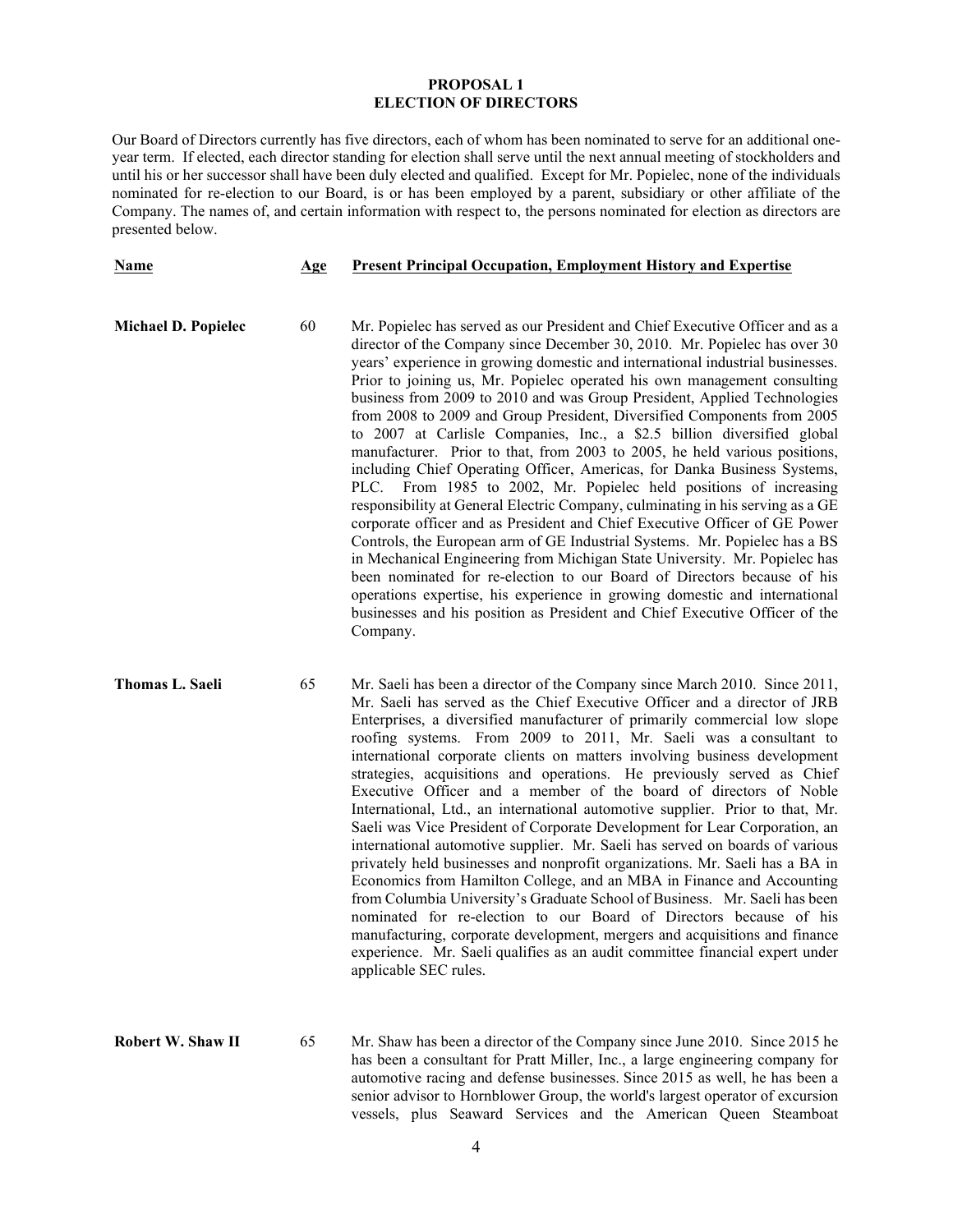| Name                        | <u>Age</u> | <b>Present Principal Occupation, Employment History and Expertise</b><br>Company. Mr. Shaw has served as President of the largest dining and<br>excursion boat operator in the United States, with over 100 vessels. He has<br>been President of a large mechanical contracting company specializing in the<br>federal government and healthcare markets. Mr. Shaw served in the US<br>Marine Corps as an infantry Captain, has an MBA degree from Harvard<br>University and a BS degree in engineering from Cornell University. Mr. Shaw<br>has been nominated for re-election to our Board of Directors because of his<br>management expertise and experience as an executive officer.                                                                                                                                                                                                                                                                                                                                                                                                                                                                                                                                               |
|-----------------------------|------------|----------------------------------------------------------------------------------------------------------------------------------------------------------------------------------------------------------------------------------------------------------------------------------------------------------------------------------------------------------------------------------------------------------------------------------------------------------------------------------------------------------------------------------------------------------------------------------------------------------------------------------------------------------------------------------------------------------------------------------------------------------------------------------------------------------------------------------------------------------------------------------------------------------------------------------------------------------------------------------------------------------------------------------------------------------------------------------------------------------------------------------------------------------------------------------------------------------------------------------------|
| Ranjit C. Singh             | 69         | Mr. Singh has been a director of the Company since August 2000 and served<br>as Chair of our Board of Directors from December 2001 to June 2007. Mr.<br>Singh is currently the Chief Executive Officer of CSR Consulting Group,<br>which provides business and technology consulting services, a position that he<br>has held since 2008. He previously served as President and Chief Executive<br>Officer of Aptara, a content outsourcing services company, from February<br>2003 until July 2008. Prior to that, he was President and Chief Operating<br>Officer of ContentGuard, which develops and markets digital property rights<br>software. Before joining ContentGuard, Mr. Singh worked for Xerox as a<br>corporate Senior Vice President responsible for the software and services<br>businesses. Mr. Singh has a BS and MS in Electrical Engineering from<br>University of Bath, England and an MBA from Worcester Polytechnic<br>Institute. Mr. Singh has been nominated for re-election to our Board of<br>Directors because of his experience as an executive of and advisor to growing<br>technology-based companies, his familiarity with international operations and<br>his expertise in mergers and acquisitions. |
| <b>Bradford T. Whitmore</b> | 65         | Mr. Whitmore has been a director of the Company since June 2007 and Chair<br>of our Board of Directors since March 2010. Since 1985, he has been the<br>Managing Partner of Grace Brothers LP, an investment firm that holds<br>approximately 3% of the outstanding shares of our common stock.<br>Mr.<br>Whitmore and Grace Brothers LP collectively hold or claim beneficial<br>ownership of 35.2% of the outstanding shares of our common stock. Mr.<br>Whitmore has a BS in Mechanical Engineering from Purdue University and an<br>MBA from Northwestern University's J.L. Kellogg Graduate School of<br>Management. Over the past several years, Mr. Whitmore has served as a<br>director of several privately held companies in which Grace Brothers LP and<br>its affiliates held investments as well as not-for-profit organizations. Mr.<br>Whitmore has been nominated for re-election to our Board of Directors because<br>of his corporate development expertise and significant expertise in corporate<br>financial matters.                                                                                                                                                                                             |

Our Board of Directors has approved the above-named nominees for directors. Our Board of Directors recommends a vote **FOR** each of these nominees. Unless otherwise directed on your proxy, your shares will be voted **FOR** each of the above-named nominees for directors.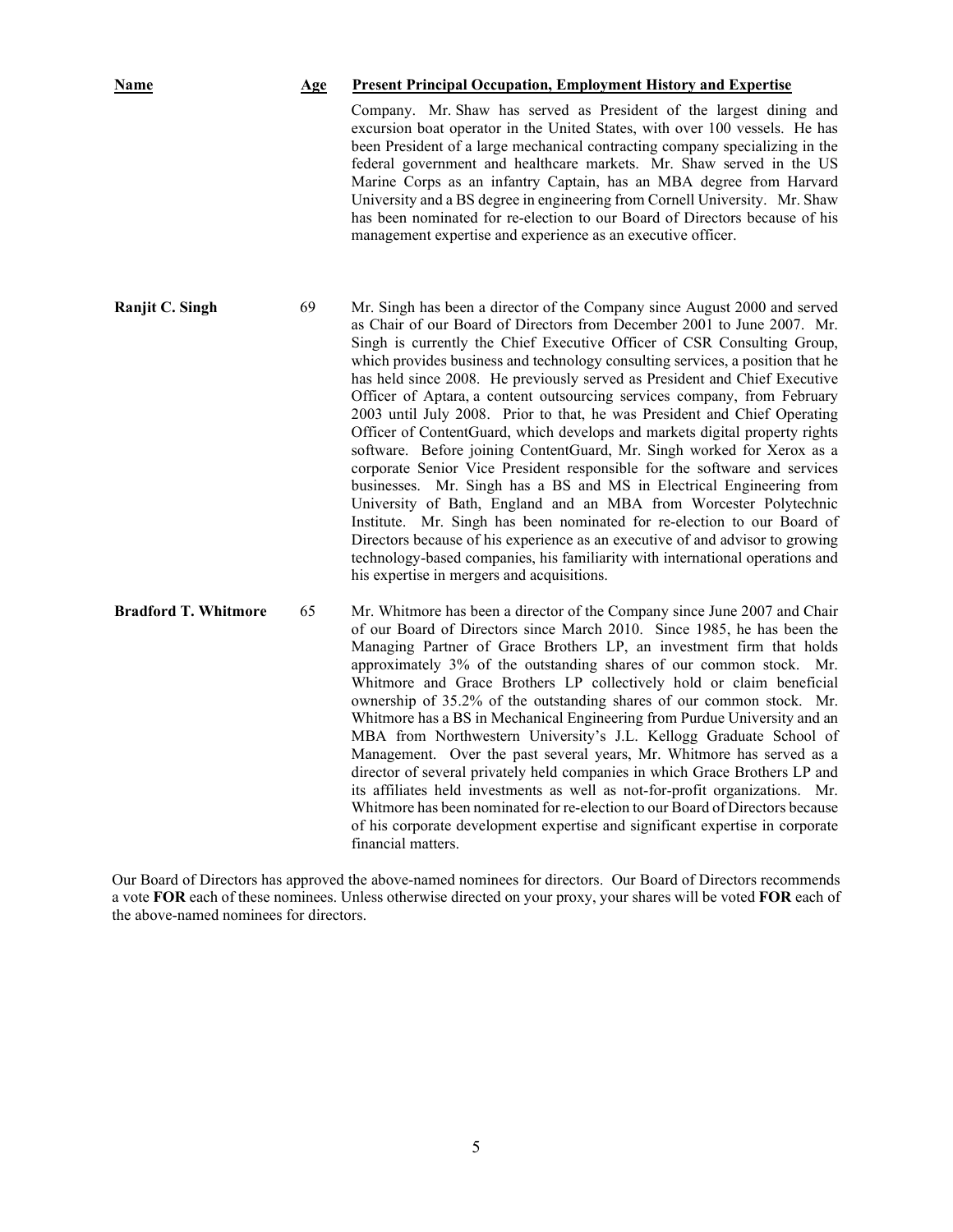## **CORPORATE GOVERNANCE**

## <span id="page-9-1"></span><span id="page-9-0"></span>**General**

Pursuant to the General Corporation Law of the State of Delaware and our By-laws, our business, property and affairs are managed under the direction of our Board of Directors. Members of our Board of Directors are kept informed of Company business through regular discussions with our President and Chief Executive Officer and our Chief Financial Officer, Treasurer and Secretary, by reviewing materials provided to them by the Company's management and by participating in meetings of the Board and its committees.

Our Board of Directors has determined that all but one of our directors, Michael D. Popielec, who serves as our President and Chief Executive Officer, are "independent" for purposes of listing standards of The NASDAQ Stock Market ("NASDAQ") applicable to the Corporate Development and Governance Committee and the Compensation and Management Committee. In addition, our Board of Directors has determined that all but two of our directors, Michael D. Popielec and Bradford T. Whitmore, our Board Chair, are "independent" for purposes of NASDAQ listing standards applicable to the Audit and Finance Committee. We believe that the segregation of the roles of Board Chair from that of the President and Chief Executive Officer ensures better overall governance of our Company and provides meaningful checks and balances regarding our overall performance. This structure allows our President and Chief Executive Officer to focus on our business while the Board Chair leads our Board of Directors in establishing corporate policy and enhancing our governance structure and practices.

Our Board of Directors has three standing committees: an Audit and Finance Committee, a Corporate Development and Governance Committee, and a Compensation and Management Committee. During 2021, our Board of Directors held five meetings and the committees of our Board of Directors held a total of thirteen meetings. During 2021, Bradford T. Whitmore served as our Board Chair. As Board Chair, Mr. Whitmore served as a non-voting ex-officio member of all of our Board committees. Each director attended, in person or virtually, at least 75% of the aggregate of: (1) the total number of meetings of the Board; and (2) the total number of meetings held by all committees of the Board on which he or she served.

Our Board of Directors has adopted a charter for each of the three standing committees that addresses the composition and function of each committee and has also adopted Corporate Governance Principles that address the composition and function of the Board of Directors. These charters and Corporate Governance Principles are available on our website at [http://investor.ultralifecorporation.com](http://investor.ultralifecorporation.com/) under the subheading "Corporate Governance." Pursuant to our Corporate Governance Principles, it is our policy that directors retire from service at the annual meeting following their 70<sup>th</sup> birthday.

Our Board of Directors has determined that all of the directors who serve on these committees are "independent" for purposes of listing standards of NASDAQ, and that the members of the Audit and Finance Committee are also "independent" for purposes of Section 10A(m)(3) of the Securities Exchange Act of 1934, as amended. Our Board of Directors based these determinations primarily on a review of the responses of the directors to questions regarding employment, compensation history, affiliations and family and other relationships, and on follow-up discussions with directors.

Our Board of Directors, consisting of five members, has one director who identifies as "diverse" in accordance with NASDAQ listing standards.

# <span id="page-9-2"></span>**Committees of the Board of Directors**

The composition and the functions of our three standing committees of our Board of Directors are set forth below. Our Board of Directors will appoint members of the committees and designate Chairs of those committees from among those individuals elected at the 2022 Annual Meeting of Stockholders to serve on our Board of Directors until the 2023 Annual Meeting of Stockholders.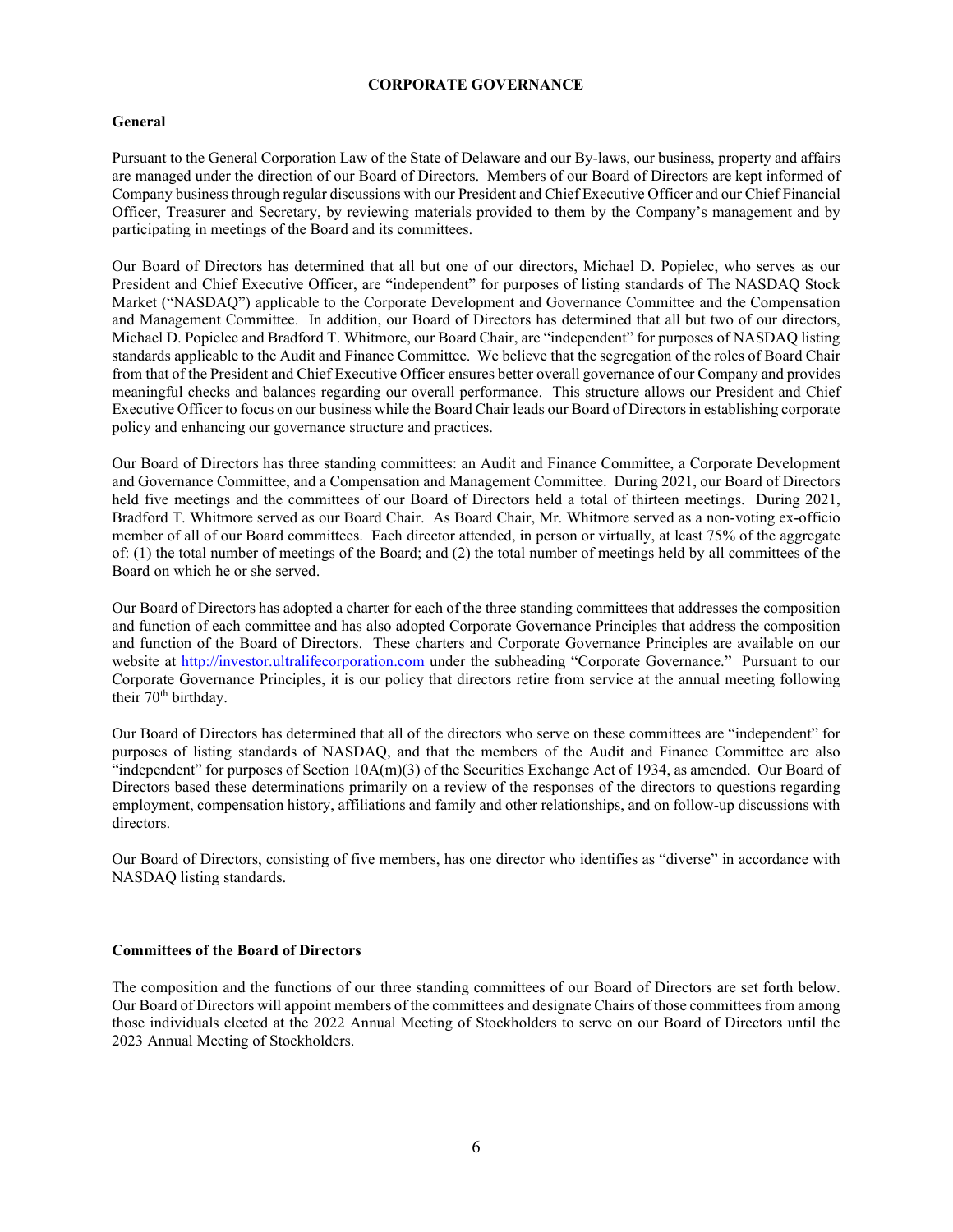#### <span id="page-10-0"></span>**Audit and Finance Committee**

The current members of the Audit and Finance Committee are Thomas L. Saeli (Chair), Robert W. Shaw II and Ranjit C. Singh. This committee selects our independent registered public accounting firm and has oversight responsibility for reviewing the scope and results of the independent registered public accounting firm's annual audit of our financial statements and the quality and integrity of those financial statements. Further, the committee reviews the qualifications and independence of the independent registered public accounting firm. The Committee meets with our Chief Financial Officer and Treasurer, our Corporate Controller and the independent registered public accounting firm to review matters relating to internal accounting controls, our accounting practices and procedures and other matters relating to our financial condition and has the power to engage outside counsel and other outside experts. The committee also reviews and monitors areas of financial and cybersecurity risk that could have a material impact on our Company. The Audit and Finance Committee met five times during 2021.

Our Board of Directors has determined that each of the members of the Audit and Finance Committee is "financially literate" in accordance with NASDAQ listing standards. In addition, our Board of Directors has determined that Mr. Saeli qualifies as an "audit committee financial expert" as defined in Item  $407(d)(5)$  of Regulation S-K.

#### <span id="page-10-1"></span>**Corporate Development and Governance Committee**

The current members of the Corporate Development and Governance Committee are Ranjit C. Singh (Chair), Thomas L. Saeli and Robert W. Shaw II. This committee works with management to develop corporate strategy and to identify and evaluate acquisition opportunities, reviews the performance and compensation of our directors annually, makes annual recommendations to our Board of Directors for nominations for election to the Board of Directors and committee assignments and for the compensation of our directors, and manages the annual evaluation of the performance of our President and Chief Executive Officer and our Board Chair. The Corporate Development and Governance Committee met four times during 2021.

The Corporate Development and Governance Committee identifies potential nominees for director based on its own research for appropriate candidates as well as on recommendations received by directors or from stockholders as described below. The Corporate Development and Governance Committee has the authority to retain an executive search firm to assist in the identification of potential director nominees. The evaluation process and the factors considered in undertaking that evaluation are set forth under the caption "Stockholder Recommendations and Standards for Director Nominations" below.

The Corporate Development and Governance Committee also has overall responsibility for assessing and managing our exposure to risks associated with the conduct of our business.

#### <span id="page-10-2"></span>**Compensation and Management Committee**

The current members of the Compensation and Management Committee are Robert W. Shaw II (Chair), Thomas L. Saeli and Ranjit C. Singh. The Compensation and Management Committee has ultimate responsibility for determining the compensation of officers elected by our Board of Directors, granting stock options and other equity awards and otherwise administering our equity compensation plans, and approving and administering any other compensation plans or agreements. The Compensation and Management Committee has the authority to retain outside experts in making compensation determinations. Our 2014 Long-Term Incentive Plan ("2014 LTIP") is administered by the Compensation and Management Committee. The Compensation and Management Committee met four times during 2021.

#### <span id="page-10-3"></span>**Stockholder Recommendations and Standards for Director Nominations**

As noted above, the Corporate Development and Governance Committee considers and establishes procedures regarding recommendations for nomination to our Board of Directors, including nominations submitted by stockholders. Such recommendations, if any, should be sent to our Corporate Secretary, Attn: Philip A. Fain, Ultralife Corporation, 2000 Technology Parkway, Newark, New York 14513. Any recommendations submitted to the Corporate Secretary should be in writing and should include any material the stockholder considers appropriate in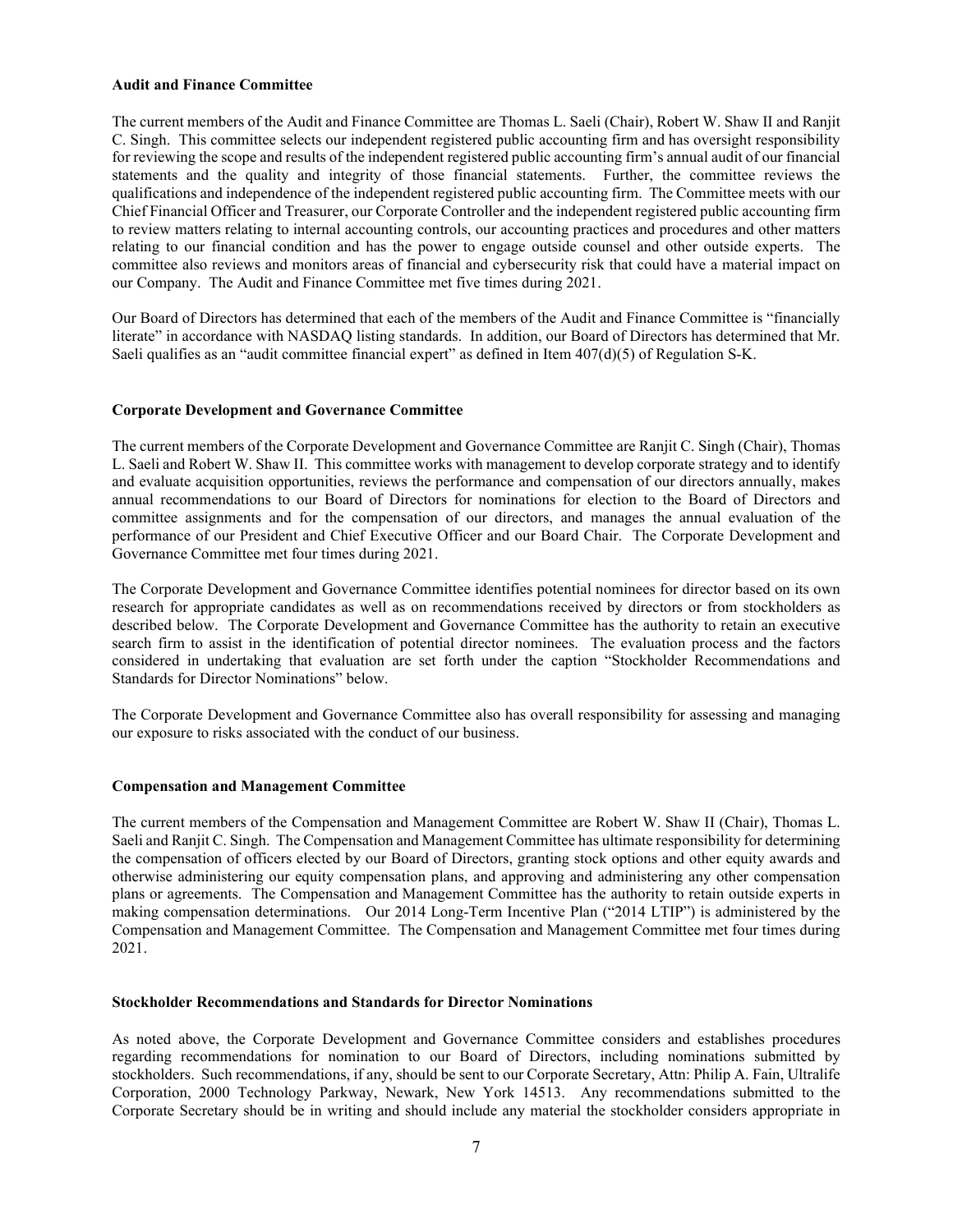support of that recommendation but must include the information that would be required under the rules of the SEC in a proxy statement soliciting proxies for the election of such candidate and a signed consent of the candidate to serve as a director, should he or she be elected. The Corporate Development and Governance Committee evaluates all potential candidates in the same manner, regardless of the source of the recommendation.

The Corporate Development and Governance Committee reviews the credentials of potential director candidates, including those recommended by stockholders, in making a determination whether to conduct a full evaluation of a candidate. The Corporate Development and Governance Committee considers the composition, size and diversity of the existing Board of Directors, along with other factors such as any anticipated vacancies due to retirement or other reasons and the Company's need for a person with specific skills, experiences or attributes, in making its determination to conduct a full evaluation of a candidate. As part of the full evaluation process, the Corporate Development and Governance Committee may conduct interviews, obtain additional background information and conduct reference checks of candidates. The Corporate Development and Governance Committee may also ask the candidate to meet with management and other members of our Board of Directors.

In evaluating a director candidate, our Board of Directors, with the assistance of the Corporate Development and Governance Committee, considers a variety of factors that would qualify the candidate to serve as a director. The criteria for selection to our Board of Directors, as described in our Corporate Governance Principles, include character and leadership skills; general business acumen and executive experience; knowledge of strategy, finance and relations between business and government; and internal business operations – all to ensure an active and diverse Board of Directors whose members work well together and possess the collective knowledge and expertise required to meaningfully contribute as directors. Our Corporate Development and Governance Committee reviews the qualifications of director candidates with those of our current directors to augment and complement the skills, experiences and attributes of our current Board members. The Company is committed to a Board of Directors comprised of individuals with diverse backgrounds, skills and experiences.

#### <span id="page-11-0"></span>**Annual Meeting Attendance**

Our policy is that all of the directors, absent special circumstances, should participate in our Annual Meeting of Stockholders, either in person or telephonically. All directors participated in last year's Annual Meeting of Stockholders.

# <span id="page-11-1"></span>**Executive Sessions**

Our Corporate Governance Principles require our independent directors to meet in executive session regularly by requiring them to have at least four regularly scheduled meetings per year without management present. Our independent directors met in executive session four times during 2021. In addition, our standing committees meet in executive session on a regular basis.

#### <span id="page-11-2"></span>**Communicating with the Board of Directors**

Stockholders interested in communicating directly with our Board of Directors as a group or individually may do so in writing to our Corporate Secretary, Attn. Philip A. Fain, Ultralife Corporation, 2000 Technology Parkway, Newark, New York 14513. The Corporate Secretary will review all such correspondence and forward to our Board of Directors a summary of that correspondence and copies of any correspondence that, in his opinion, deals with the functions of the Board of Directors or that he otherwise determines requires their attention. Directors may at any time review a log of all correspondence received by us that are addressed to members of the Board of Directors and request copies of any such correspondence. Any concerns relating to accounting, internal controls or auditing matters will be brought to the attention of the Audit and Finance Committee and handled in accordance with the procedures established by the Audit and Finance Committee with respect to such matters.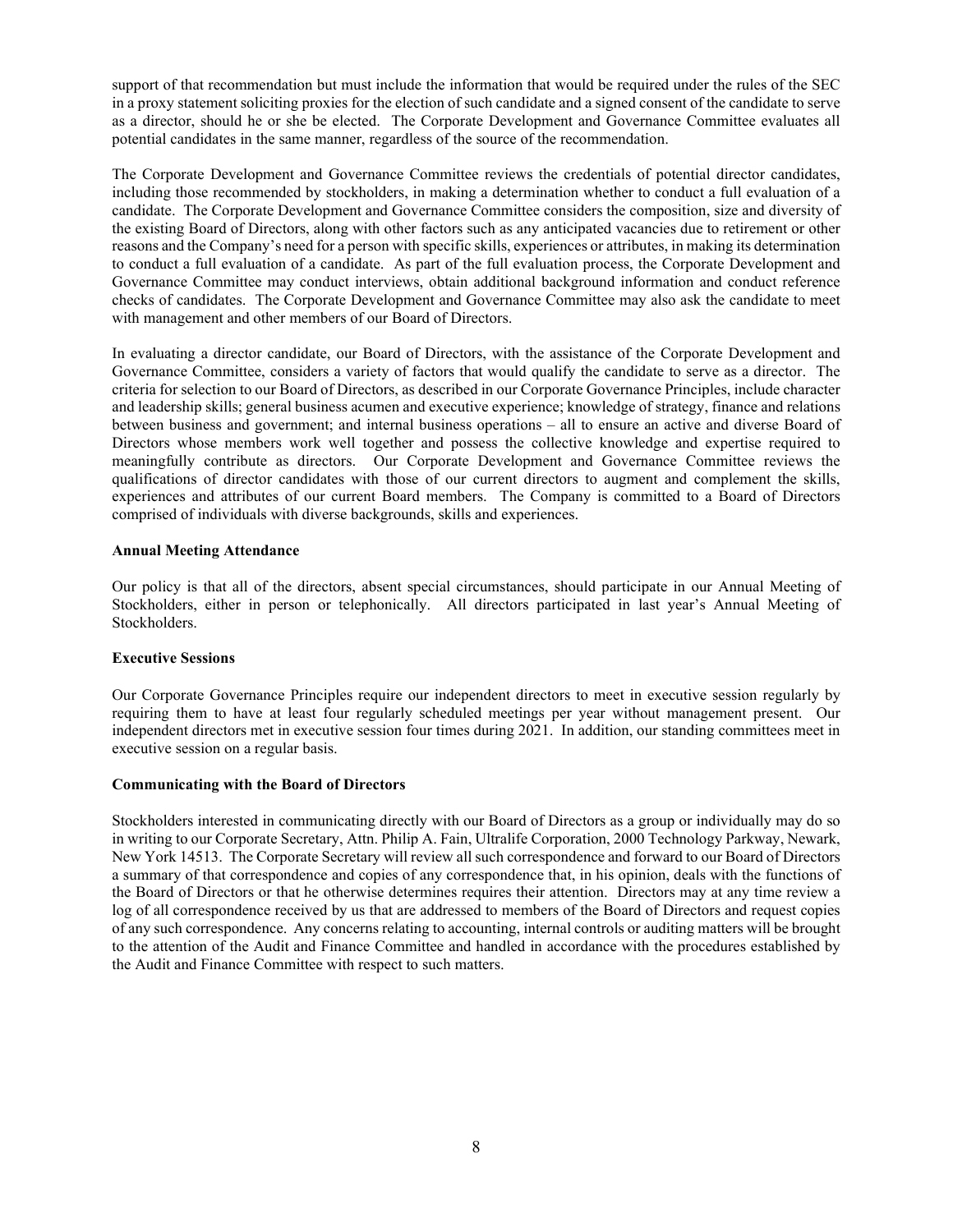## <span id="page-12-0"></span>**Code of Ethics**

We have a Code of Ethics applicable to all employees, including our executive officers and all members of our Board of Directors. Our Code of Ethics incorporates the elements of a code of ethics specified in Item 406 of Regulation S-K and also complies with NASDAQ requirements for a code of conduct. Stockholders can find a link to this Code of Ethics on our website at http://investor.ultralifecorporation.com under the subheading "Corporate Governance."

Our Code of Ethics emphasizes our commitment to conducting business in a legal and ethical manner and encourages prompt and confidential reporting of any suspected violations of law or the Code of Ethics. As part of our Code of Ethics, directors and employees are expected to make business decisions and to take actions based upon the best interests of our Company and not based upon personal relationships or benefits. In conjunction with our Code of Ethics, our General Counsel conducts an annual training session with our Board of Directors with emphasis on all facets of compliance with new and existing regulations and best practices. Any potential conflict of interest, and any transaction or relationship involving our officers or directors that could give rise to a conflict of interest, must be reviewed and resolved by our Corporate Development and Governance Committee.

## <span id="page-12-1"></span>**Related Party Transactions**

We have adopted written policies and procedures for the review and approval or ratification of any "related party transaction," as defined by Regulation S-K, Item 404. The policy provides that each related party transaction must be reviewed by our Audit and Finance Committee. The Audit and Finance Committee reviews the relevant facts and circumstances of the transaction, including if the transaction is on terms comparable to those that could be obtained in arms-length dealings with an unrelated third party and the extent of the related party's interest in the transaction, taking into account the conflicts of interest and corporate opportunity provisions of our Code of Ethics, and either recommends that the Board of Directors approve or disapprove the related party transaction. We will disclose all related party transactions, as required, in our filings with the SEC. No reportable transactions occurred during 2021 and 2020, and there are currently no such proposed transactions.

## <span id="page-12-2"></span>**Employee, Officer and Director Hedging**

Pursuant to our Insider Trading Compliance Policy, the Company's directors, officers and employees are prohibited from engaging in short sales of Ultralife securities or from buying or selling put options, call options or other derivatives of Ultralife securities.

# <span id="page-12-3"></span>**Risk Management**

Our management team is responsible for assisting the Corporate Development and Governance Committee in its assessment of our exposure to risks associated with the conduct of business. We have an enterprise risk management process to identify, assess and manage the most significant risks facing our Company. Our Corporate Development and Governance Committee has overall responsibility to regularly review management's risk management process, including the policies and guidelines used by management to identify, assess and manage our exposure to risk on an on-going basis. Our Audit and Finance Committee has oversight responsibility for financial risks and other risks that could have a material impact on our Company. Our management reviews these financial risks with our Audit and Finance Committee regularly and reviews the risk management process, as it affects financial risks, with our Audit and Finance Committee on an on-going basis. Based upon this risk assessment and management process, the Board may recommend changes to the operations of the Company to reduce risk.

# <span id="page-12-4"></span>**DIRECTOR COMPENSATION**

We presently use cash compensation to attract and retain qualified candidates to serve on our Board of Directors. Our practice is to survey our peer group companies, generally consisting of like-sized micro-cap companies and/or public companies in our industry, periodically to ascertain whether our overall director compensation is appropriate and balanced. If we perceive that there has been a major change in our Company or the market, we may alter the time between surveys. In setting director compensation, we consider the amount of time that directors spend fulfilling their duties to us, the skill-level required by members of our Board of Directors, and based on publicly available data, the compensation paid to directors in similar sized organizations in our industry. Our program is designed to deliver annual director compensation at the median levels of director compensation for companies in similar industries and of similar size. Our annual director compensation period runs from July  $1<sup>st</sup>$  to June 30<sup>th</sup>.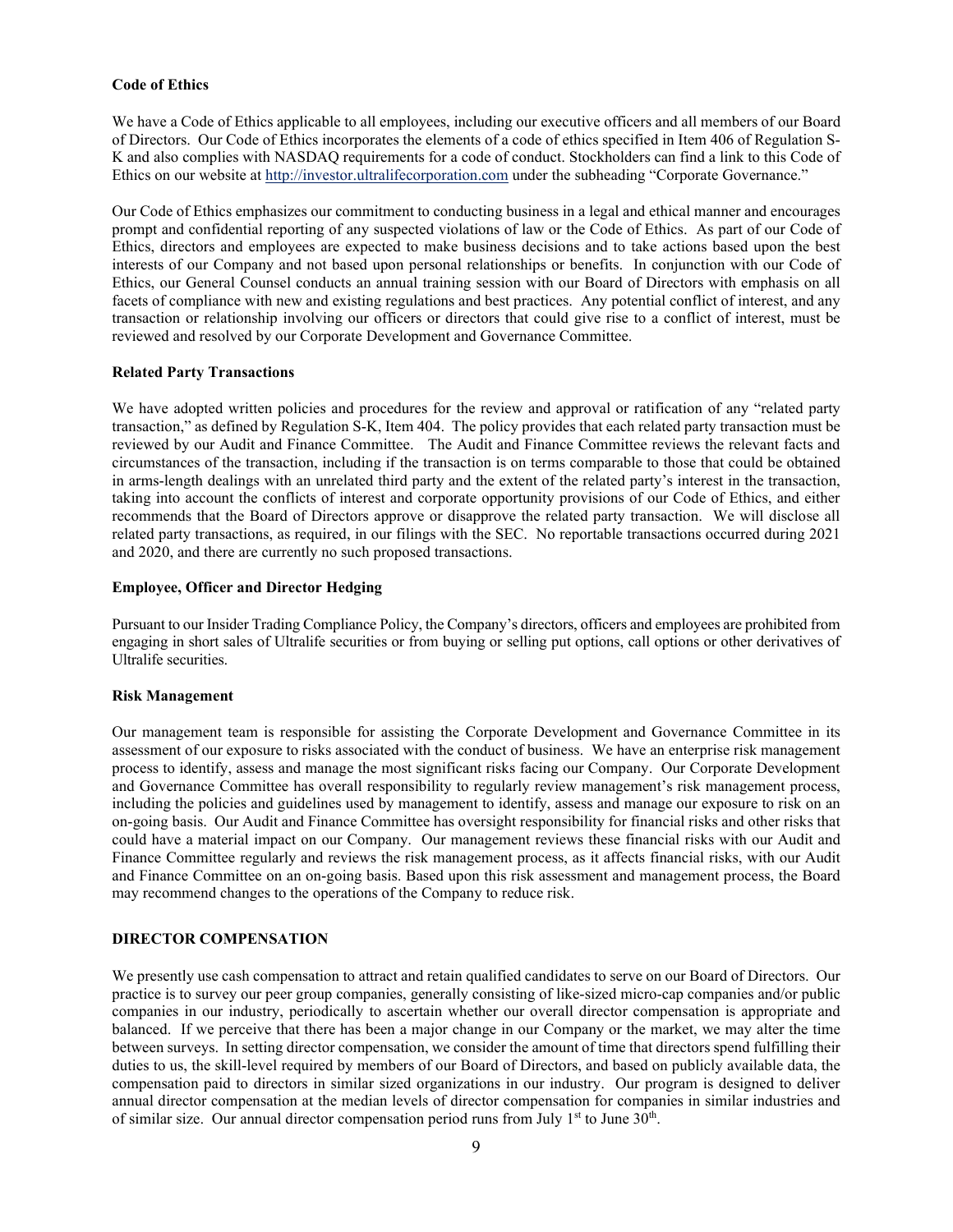## <span id="page-13-0"></span>**Annual Retainers**

Each non-employee director will receive an annual cash retainer of \$70,040, except for the Board Chair, who will receive an annual cash retainer of \$103,000, for the period July 1, 2021 through June 30, 2022, the same as the amounts for the period July 1, 2020 through June 30, 2021. These retainers are paid quarterly in cash. In addition, each director who is a member of a Board committee receives an additional cash retainer for such committee service.

Annual retainers for Board committee service for the period July 1, 2021 to June 30, 2022 were as follows:

| Annual Retainer for<br>Committee Members | Annual Retainer for<br>Committee Chair |
|------------------------------------------|----------------------------------------|
| \$6,950                                  | \$17,250                               |
| \$5,410                                  | \$13,650                               |
| \$6,950                                  | \$17,250                               |
|                                          |                                        |

Annual retainers for Board committee service for the period July 1, 2020 to June 30, 2021 were as follows::

|                                                                               | Annual Retainer for<br><b>Committee Members</b> | Annual Retainer for<br>Committee Chair |
|-------------------------------------------------------------------------------|-------------------------------------------------|----------------------------------------|
| Audit and Finance Committee                                                   | \$6,950                                         | \$17,250                               |
| Compensation and Management Committee<br>Corporate Development and Governance | \$5,410                                         | \$13,650                               |
| Committee                                                                     | \$6,950                                         | \$17,250                               |

Annual retainers for both committee members and committee chairs are paid quarterly in cash. For Board and committee service during the fiscal year ended December 31, 2021, we paid our non-employee directors an aggregate \$399,890.

Our non-employee directors have stock ownership guidelines that require them to maintain ownership of at least \$40,000 of our common stock. Newly elected directors have two years from their election to the Board to achieve the stock ownership requirement. Currently, all of our non-employee directors meet the stock ownership guidelines. Refer to the Executive Officer Compensation section contained herein for stock ownership guidelines for our executive officers.

# <span id="page-13-1"></span>**Director Compensation Table**

The table below summarizes the compensation paid by us to our non-employee directors for their service for the fiscal year ended December 31, 2021.

| <b>Name</b>          | <b>Fees Paid</b><br>in Cash<br>(S) | <b>Stock</b><br>Awards (\$) | Option | <b>Non-Equity</b><br><b>Incentive Plan</b><br>Awards (\$) Compensation | Nonqualified<br><b>Deferred</b><br>Compensation<br><b>Earnings</b> | <b>All Other</b><br><b>Compensation (S)</b> | Total (\$) |
|----------------------|------------------------------------|-----------------------------|--------|------------------------------------------------------------------------|--------------------------------------------------------------------|---------------------------------------------|------------|
|                      | (1)                                | (2)                         | (3)    | (4)                                                                    | (5)                                                                | (6)                                         |            |
| Thomas L. Saeli      | 99,650                             | ٠                           |        | $\overline{\phantom{a}}$                                               | $\overline{\phantom{a}}$                                           |                                             | 99,650     |
| Robert W. Shaw II    | 97,590                             | ٠                           |        |                                                                        | ۰                                                                  |                                             | 97,590     |
| Ranjit C. Singh      | 99,650                             | $\overline{\phantom{a}}$    |        |                                                                        |                                                                    |                                             | 99,650     |
| Bradford T. Whitmore | 103,000                            | $\overline{\phantom{a}}$    |        |                                                                        | $\overline{\phantom{a}}$                                           |                                             | 103,000    |
|                      | 399,890                            | ۰                           |        |                                                                        | ۰                                                                  |                                             | 399,890    |

(1) Amounts shown represent cash compensation earned during for 2021. Amounts may differ from amounts paid in 2021 due to timing of payments.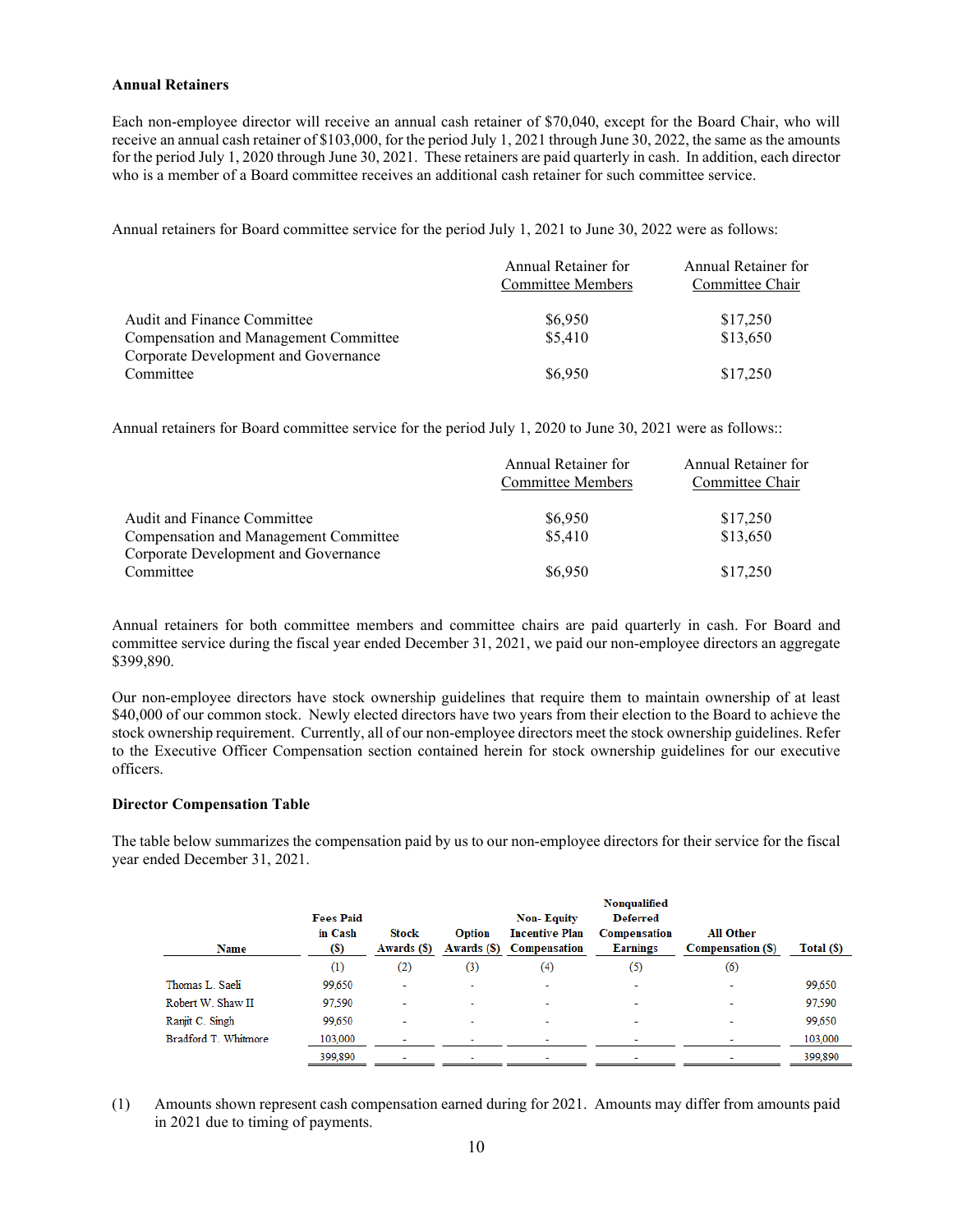- (2) There were no stock awards granted to our non-employee directors during 2021 or outstanding at December 31, 2021.
- (3) There were no option awards granted to our non-employee directors during 2021 or outstanding at December 31, 2021.
- (4) There was no non-equity incentive plan compensation paid to our non-employee directors for the fiscal year ended December 31, 2021.
- (5) There were no non-qualified deferred compensation earnings for our non-employee directors for the fiscal year ended December 31, 2021.
- (6) There was no other compensation paid to our non-employee directors for the fiscal year ended December 31, 2021.

Michael D. Popielec, our President and Chief Executive Officer, is ineligible to receive compensation for his service as a director because he is also an employee. Refer to the Summary Compensation Table for the compensation of our executive officers.

## <span id="page-14-0"></span>**EXECUTIVE OFFICERS**

Our executive officers are appointed annually by our Board of Directors. Our executive officers for fiscal 2021 were:

- Michael D. Popielec, President and Chief Executive Officer
- Philip A. Fain, Chief Financial Officer, Treasurer and Secretary

There were no other individuals who meet the definition of Named Executive Officer.

Mr. Popielec's information is set forth above with the other directors standing for election. Certain information with respect to Philip A. Fain, our other executive officer, is presented below.

| <b>Name</b>    | Age | <b>Present Principal Occupation and Employment History</b>                                                                                                                                                                                                                                                                                                                                                                                                                                                                                                                                                                                                                                                                                                                                                                                                                                                                                                                                                                                                                                                                                                                                                                                                                                                                                                                                                                                                                     |
|----------------|-----|--------------------------------------------------------------------------------------------------------------------------------------------------------------------------------------------------------------------------------------------------------------------------------------------------------------------------------------------------------------------------------------------------------------------------------------------------------------------------------------------------------------------------------------------------------------------------------------------------------------------------------------------------------------------------------------------------------------------------------------------------------------------------------------------------------------------------------------------------------------------------------------------------------------------------------------------------------------------------------------------------------------------------------------------------------------------------------------------------------------------------------------------------------------------------------------------------------------------------------------------------------------------------------------------------------------------------------------------------------------------------------------------------------------------------------------------------------------------------------|
| Philip A. Fain | 67  | Mr. Fain was named our Chief Financial Officer in November 2009, Treasurer<br>in December 2009 and Corporate Secretary in April 2013. He previously served<br>as Vice President of Business Development, having joined us in February 2008.<br>Prior to joining us, he was Managing Partner of CXO on the GO, LLC, a<br>management-consulting firm, which he co-founded in November 2003 and<br>which we retained in connection with our acquisition activity. Prior to founding<br>CXO on the GO, LLC, Mr. Fain served as Vice President of Finance - RayBan<br>Sunoptics for Luxottica, SpA. Prior to the acquisition of Bausch & Lomb's<br>global eyewear business by Luxottica, Mr. Fain served as Bausch & Lomb's<br>Senior Vice President Finance - Global Eyewear from 1997 to 1999 and as Vice<br>President and Controller for the US Sunglass business from 1993 to 1996. In<br>these roles, he led the process to acquire some of the World's most sought-after<br>sunglass companies and brands for Bausch & Lomb. From 1983 to 1993, Mr.<br>Fain served in various positions with Bausch $\&$ Lomb including executive<br>positions in corporate accounting, finance and audit. Mr. Fain began his career<br>as a CPA and consultant with Arthur Andersen & Co. in 1977. He received his<br>BA in Economics from the University of Rochester and an MBA from the<br>William E. Simon Graduate School of Business Administration of the University<br>of Rochester. |
|                |     |                                                                                                                                                                                                                                                                                                                                                                                                                                                                                                                                                                                                                                                                                                                                                                                                                                                                                                                                                                                                                                                                                                                                                                                                                                                                                                                                                                                                                                                                                |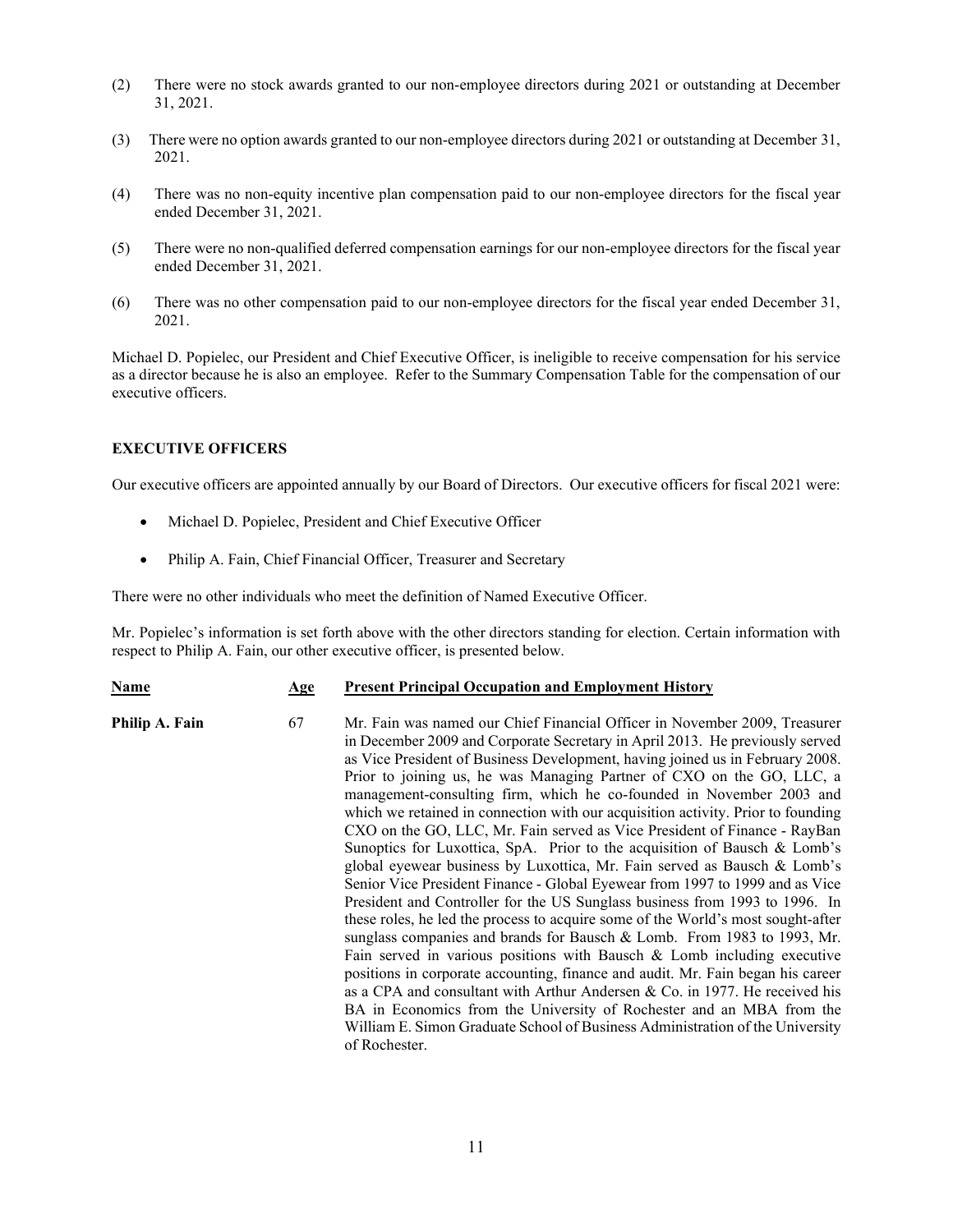## **EXECUTIVE OFFICER COMPENSATION**

<span id="page-15-0"></span>This proxy statement provides certain information relating to the compensation of our named executive officers. We have determined that Messrs. Popielec and Fain were our only named executive officers for 2021.

As a smaller reporting company under the Securities Exchange Act of 1934, as amended, we are providing executive compensation information in accordance with the scaled disclosure requirements of Regulation S-K. As a result, a Compensation Disclosure and Analysis and certain other disclosures are not included.

# <span id="page-15-1"></span>**Summary Compensation Table**

The following table sets forth information concerning the compensation earned by or awarded to our executive officers for their services in all capacities to us during 2021 and 2020:

|                                                    |      | Salary (S) | <b>Bonus</b> (S)         | <b>Stock</b><br>Awards (S) | <b>Option</b><br>Awards (S) | <b>All Other</b><br><b>Compensation (S)</b> | Total (S) |
|----------------------------------------------------|------|------------|--------------------------|----------------------------|-----------------------------|---------------------------------------------|-----------|
| <b>Name and Principal Position</b>                 | Year | $\bf{(1)}$ | (2)                      | (3)                        | (4)                         | (5)                                         |           |
| Michael D. Popielec, President and Chief           | 2021 | 531.761    |                          |                            | 120.056                     | 24,483                                      | 676,300   |
| <b>Executive Officer</b>                           | 2020 | 531.761    | 72.088                   | $\overline{\phantom{a}}$   | 111.084                     | 21,618                                      | 736,551   |
| Philip A. Fain, Chief Financial Officer, Treasurer | 2021 | 338,713    | $\overline{\phantom{a}}$ |                            | 60.028                      | 16.712                                      | 415,453   |
| and Secretary                                      | 2020 | 338,713    | 30.612                   | $\overline{\phantom{a}}$   | 55.542                      | 13.342                                      | 438.209   |

- (1) Amounts shown represent base salary cash compensation paid during the respective years. Amounts may differ from amounts earned due to timing of payroll periods. Refer to the "Narrative to Summary Compensation Table" below for further information.
- (2) Amounts shown represent short-term incentive plan ("STIP") cash awards earned during the respective years and paid in the subsequent year. Refer to the "Narrative to Summary Compensation Table" for further information.
- (3) There were no stock awards other than stock options granted during fiscal years 2021 and 2020.
- (4) Amounts shown represent the aggregate grant date fair value of stock options awarded during the respective years computed in accordance with Accounting Standards Codification Topic 718, Compensation – Stock Compensation ("ASC 718"). See the notes to our audited consolidated financial statements included in our Annual Reports on Form 10-K for the fiscal years ended December 31, 2021 and December 31, 2020, respectively, for the assumptions used in valuing these stock option awards in accordance with ASC 718. Refer to the "Narrative to Summary Compensation Table" below for further information.
- (5) Amounts shown as "All Other Compensation" consist of the following:

|                     |      | $401(k)$ Plan<br><b>Employer Match</b><br>(S) | Other<br>Benefits <sup>(a)</sup><br>(S) | Total<br><b>(S)</b> |
|---------------------|------|-----------------------------------------------|-----------------------------------------|---------------------|
| Michael D. Popielec | 2021 | 10,349                                        | 14,134                                  | 24,483              |
|                     | 2020 | 8,400                                         | 13,218                                  | 21,618              |
| Philip A. Fain      | 2021 | 11,600                                        | 5,112                                   | 16,712              |
|                     | 2020 | 8,400                                         | 4,942                                   | 13,342              |

(a) The "Other Benefits" column of the above table includes premiums paid for group medical and dental coverage and long-term care insurance, reimbursement for tax preparation and certain financial planning expenses.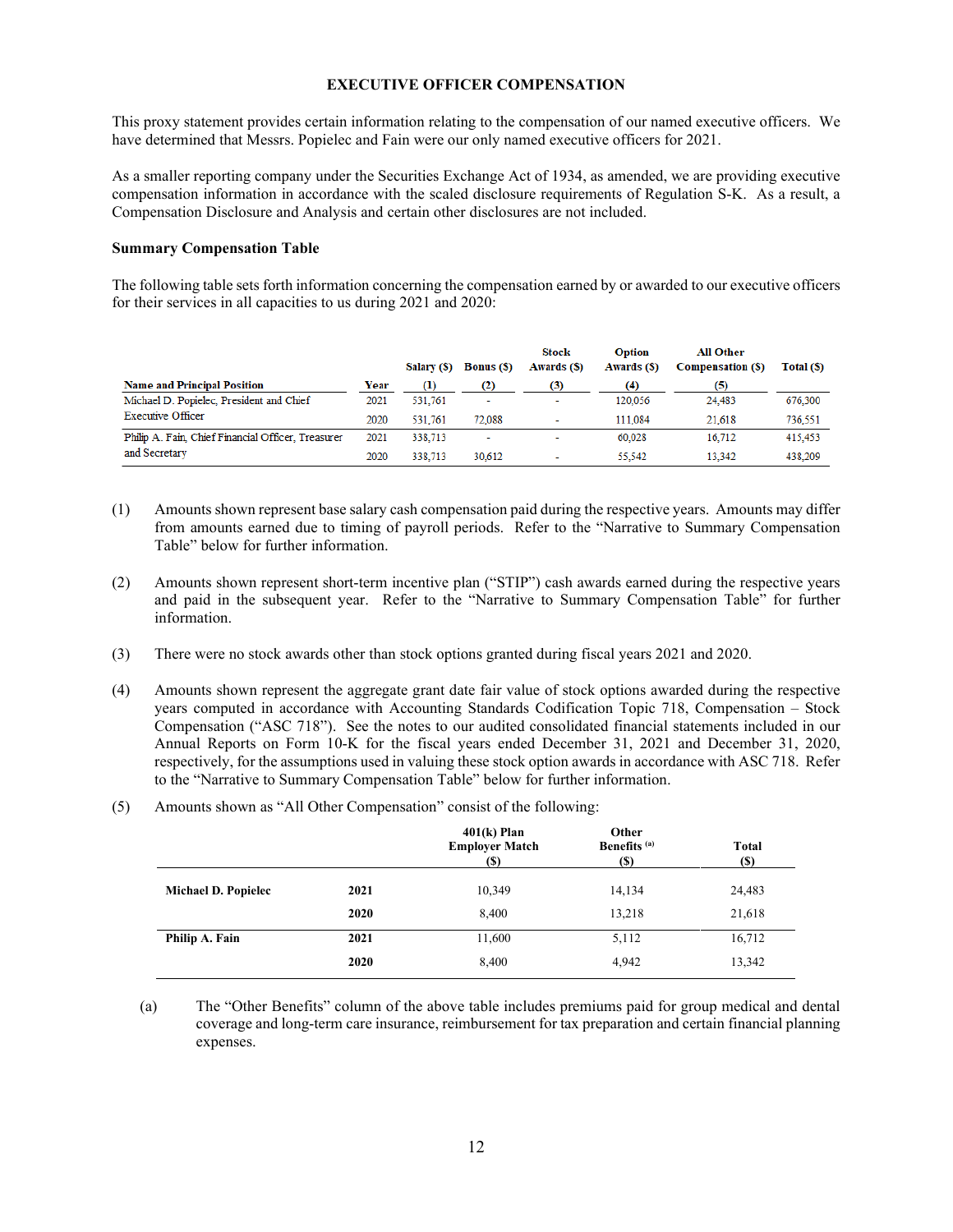## <span id="page-16-0"></span>**Narrative to Summary Compensation Table**

## *Compensation Overview*

Our executive compensation program is evaluated and approved each year by our Compensation and Management Committee. Annual total compensation for our executive officers is comprised of the following key components:

- Base salary;
- Short-term incentive plan ("STIP");
- Long-term incentive plan ("LTIP"); and
- Limited perquisites and other benefits.

Our executive compensation program is structured to align the interests of our executive officers with those of our stockholders by rewarding performance that achieves successful execution of our business strategy, grows our business and increases stockholder value. Our executive compensation program is designed to incentivize our executive officers to achieve strong financial, operational and strategic performance and to provide a link between the compensation earned by our executives and the creation of long-term sustainable value. The Compensation and Management Committee establishes specific annual, long-term and strategic goals and seeks to reward our executive officers for performance that meets or exceeds those goals. In addition, we expect our executive officers to work toward achievement of these goals while maintaining the highest ethical standards.

# *Base Salary*

The Compensation and Management Committee evaluates the performance of Mr. Popielec, our President and Chief Executive Officer, and presents its evaluation and recommendation annually for base salary adjustment, if any, to the Board of Directors for approval. Mr. Popielec evaluates the performance of Mr. Fain, our Chief Financial Officer, Treasurer and Secretary, and presents his evaluation and recommendation annually for a base salary adjustment, if any, to the Compensation and Management Committee, which, in turn, may recommend acceptance of or adjustment to such base salary recommendation to the Board of Directors. If adjustments to base salaries are recommended and approved, the adjustments are made to be effective for a period ranging from twelve to fifteen months from the date of the last salary adjustment.

In 2020 and 2021, Mr. Popielec and Mr. Fain informed the Compensation and Management Committee, that they would voluntarily forego any base salary increases for 2020 and 2021, respectively, although they were eligible for increases based on a number of factors including individual and Company performance.

# *Short-Term Incentive Plan*

Our Compensation and Management Committee establishes a STIP each fiscal year to provide our executive officers an opportunity to earn an annual cash award in addition to their base salaries. The STIP is designed to place "at risk" a significant portion of the annual total cash compensation of our executive officers to incentivize them to achieve our short-term financial objectives while making progress toward our longer-term goals. Generally, the STIP target levels are set such that, assuming achievement of pre-established performance metrics, the combined annual base salary and STIP award for our executive officers will be at or near the  $50<sup>th</sup>$  percentile for executive officers at the companies in our peer group.

For 2021, the STIP target bonus levels for Messrs. Popielec and Fain were 75% and 50% of their respective base salaries. The performance goals to be achieved to be awarded the STIP targeted bonus for 2021 were consolidated operating profit and revenue goals of \$7.1 million and \$114.0 million, respectively, as measured pursuant to generally accepted accounting principles. The STIP award was structured with a 70% weighting on the consolidated operating profit goal and a 30% weighting on the consolidated revenue goal. Achievement of less than the consolidated operating profit and revenue goals would result in no award being earned with respect to that metric. Achievement of the target goals would result in a 75% payment of the target bonus levels with respect to that metric. Achievement of over 100% to 132% of the consolidated operating profit goal and achievement of over 100% to 111% of the revenue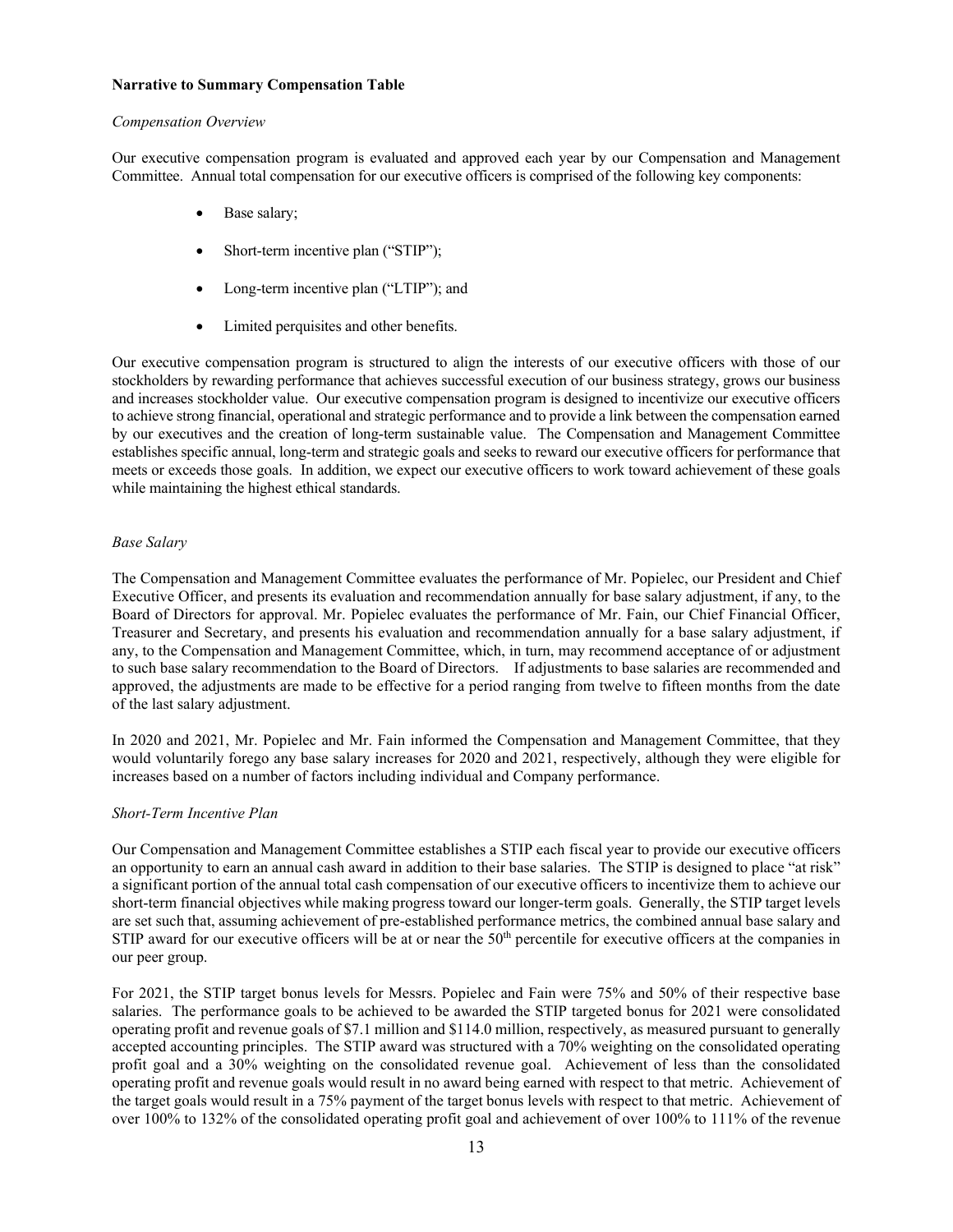goal would result in an award ranging from 76% to 100% of the target award with respect to the metric for which such performance levels had been achieved. Achievement of over 132% to 166% of the consolidated operating profit goal and over 111% to 139% of the revenue goal would result in an award ranging from 101% to 150% of the target award with respect to the metric for which such performance levels had been achieved. Our executive officers were eligible for a partial award if one of the two metrics was achieved.

Based on our 2021 financial performance, Messrs. Popielec and Fain did not earn STIP awards for 2021.

For 2020, the STIP target bonus levels for Messrs. Popielec and Fain were 75% and 50% of their respective base salaries. The performance goals to be achieved to be awarded the STIP targeted bonus for 2020 were consolidated operating profit and revenue goals of \$9.4 million and \$122.3 million, respectively, as measured pursuant to generally accepted accounting principles. The STIP award was structured with a 70% weighting on the consolidated operating profit goal and a 30% weighting on the consolidated revenue goal. Achievement of less than 78% of the consolidated operating profit goal or less than 85% of the revenue goal would result in no award being earned with respect to that metric. Achievement of 78% to 100% of the operating profit goal and achievement of 85% to 100% of the revenue goal would result in an award ranging from 50% to 100% of the target award with respect to the metric for which such performance levels had been achieved. Achievement of over 100% to 125% of the consolidated operating profit goal and over 100% to 125% of the revenue goal would result in an award ranging from 101% to 150% of the target award with respect to the metric for which such performance levels had been achieved. Our executive officers were eligible for a partial award if one of the two metrics was achieved.

Based on our 2020 financial performance, Messrs. Popielec and Fain earned STIP awards for 2020 of \$72,088 and \$30,612, respectively, which were paid in February 2021.

## *Long-Term Incentive Plan*

Stock options and other equity awards are used to align the interests of our executive officers with those of our stockholders by incentivizing our executive officers to achieve long-term growth and sustainable stockholder value.

Refer to "Outstanding Equity Awards" below for stock options granted during 2021 and 2020. There were no other equity-based awards granted to our executive officers during 2021 and 2020.

## *Retirement Benefits*

We provide a tax-qualified  $401(k)$  plan to all active employees that provides for both employer and employee contributions. Under this plan, employees may contribute a portion of their eligible cash compensation to the plan. For 2021, the Company matched 100% on the first 3% and 50% on the next 2% of an employee's eligible contributions. For 2020, the Company matched 50% on the first 6% of an employee's eligible contributions.

#### *Perquisites and Other Personal Benefits*

We provide our executive officers with certain perquisites and other personal benefits which are consistent with the objectives of our overall compensation program to better enable us to attract and retain superior employees for key positions. The Compensation and Management Committee periodically reviews the levels of such perquisites and other personal benefits to ensure they remain at appropriate levels. The aggregate incremental costs of the perquisites and other personal benefits provided to our executive officers are included in the "All Other Compensation" column of the Summary Compensation Table with components detailed in an accompanying note.

#### <span id="page-17-0"></span>**Outstanding Equity Awards**

The following table sets forth information concerning the number of shares underlying exercisable and nonexercisable stock option awards outstanding at December 31, 2021 for our executive officers.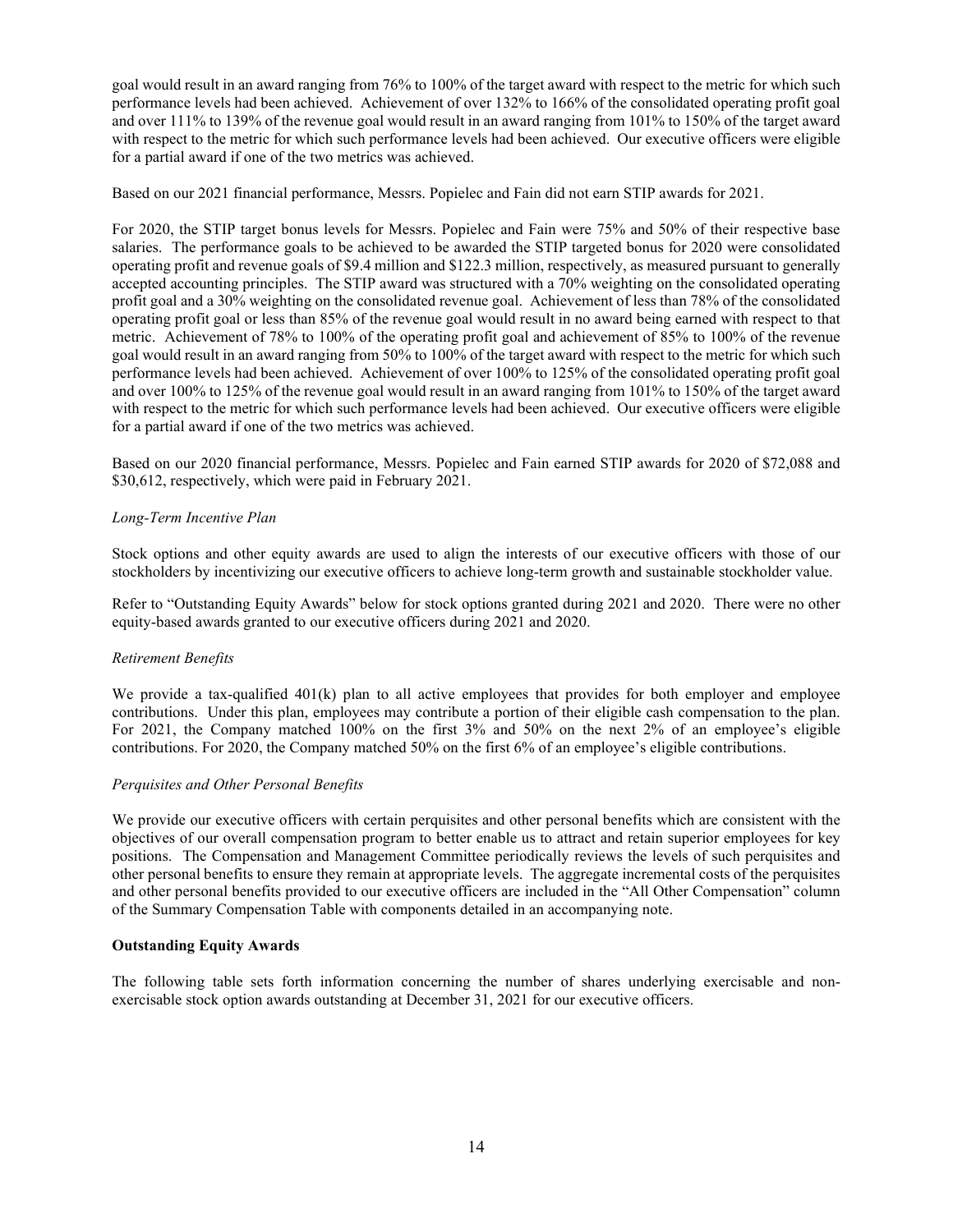| Name                | Number of<br><b>Securities</b><br>Underlying<br><b>Unexercised</b><br><b>Options</b><br><b>Exercisable</b><br>$^{(#)}$ | Number of<br><b>Securities</b><br>Underlying<br>Unexercised<br><b>Options</b><br>Unexercisable<br>#) | <b>Equity</b><br><b>Incentive</b><br><b>Plan Awards:</b><br>Number of<br><b>Securities</b><br>Underlying<br><b>Unexercised</b><br><b>Options</b><br>Unearned (#) | Option<br><b>Exercise</b><br>Price (\$) | Option<br><b>Expiration</b><br>Date |
|---------------------|------------------------------------------------------------------------------------------------------------------------|------------------------------------------------------------------------------------------------------|------------------------------------------------------------------------------------------------------------------------------------------------------------------|-----------------------------------------|-------------------------------------|
| Michael D. Popielec | 40,000                                                                                                                 |                                                                                                      |                                                                                                                                                                  | 4.2902                                  | 6/1/2023                            |
|                     | 40,000                                                                                                                 |                                                                                                      |                                                                                                                                                                  | 9.8514                                  | 4/18/2025                           |
|                     | 30,000                                                                                                                 | 15,000(1)                                                                                            |                                                                                                                                                                  | 8.2523                                  | 7/23/2026                           |
|                     | 13,334                                                                                                                 | 26,666(2)                                                                                            |                                                                                                                                                                  | 6.5062                                  | 4/22/2027                           |
|                     |                                                                                                                        | 40,000(3)                                                                                            |                                                                                                                                                                  | 6.9694                                  | 10/20/2028                          |
| Philip A. Fain      | 30,000(7)                                                                                                              |                                                                                                      |                                                                                                                                                                  | 3.7103                                  | 3/3/2022                            |
|                     | 20,000                                                                                                                 |                                                                                                      |                                                                                                                                                                  | 4.2902                                  | 6/1/2023                            |
|                     | 20,000                                                                                                                 |                                                                                                      |                                                                                                                                                                  | 5.7075                                  | 4/19/2024                           |
|                     | 20,000                                                                                                                 |                                                                                                      |                                                                                                                                                                  | 9.8514                                  | 4/18/2025                           |
|                     | 16,667                                                                                                                 | 8,333(4)                                                                                             |                                                                                                                                                                  | 8.2523                                  | 7/23/2026                           |
|                     | 6,667                                                                                                                  | 13,333(5)                                                                                            |                                                                                                                                                                  | 6.5062                                  | 4/22/2027                           |
|                     |                                                                                                                        | 20,000(6)                                                                                            |                                                                                                                                                                  | 6.9694                                  | 10/20/2028                          |

- (1) On July 23, 2019, our Board of Directors, on recommendation of the Compensation and Management Committee, granted to Mr. Popielec the option to purchase 45,000 shares of our common stock. This option vested with respect to 15,000 shares on July 23, 2020 and 15,000 shares on July 23, 2021 and will vest with respect to 15,000 shares on July 23, 2022.
- (2) On April 22, 2020, our Board of Directors, on recommendation of the Compensation and Management Committee, granted to Mr. Popielec the option to purchase 40,000 shares of our common stock. This option vested with respect to 13,334 shares on April 22, 2021 and will vest with respect to 13,333 shares on April 22, 2022 and 13,333 shares on April 23, 2023.
- (3) On October 20, 2021 our Board of Directors, on recommendation of the Compensation and Management Committee, granted to Mr. Popielec the option to purchase 40,000 shares of our common stock. This option will vest with respect to 13,334 shares on October 20, 2022, 13,333 shares on October 20, 2023 and 13,333 shares on October 20, 2024.
- (4) On July 23, 2019, our Board of Directors, on recommendation of the Compensation and Management Committee, granted to Mr. Fain the option to purchase 25,000 shares of our common stock. This option vested with respect to 8,334 shares on July 23, 2020 and 8,333 shares on July 23, 2021 and will vest with respect to 8,333 shares on July 23, 2022.
- (5) On April 22, 2020, our Board of Directors, on recommendation of the Compensation and Management Committee, granted to Mr. Fain the option to purchase 20,000 shares of our common stock. This option vested with respect to 6,667 shares on April 22, 2021 and will vest with respect to 6,667 shares on April 22, 2022 and 6,666 shares on April 23, 2023.
- (6) On October 20, 2021, our Board of Directors, on recommendation of the Compensation and Management Committee, granted to Mr. Fain the option to purchase 20,000 shares of our common stock. This option will vest with respect to 6,667 shares on October 20, 2022, 6,666 shares on October 20, 2023 and 6,666 shares on October 20, 2024.
- (7) These options were subsequently exercised by Mr. Fain on March 2, 2022.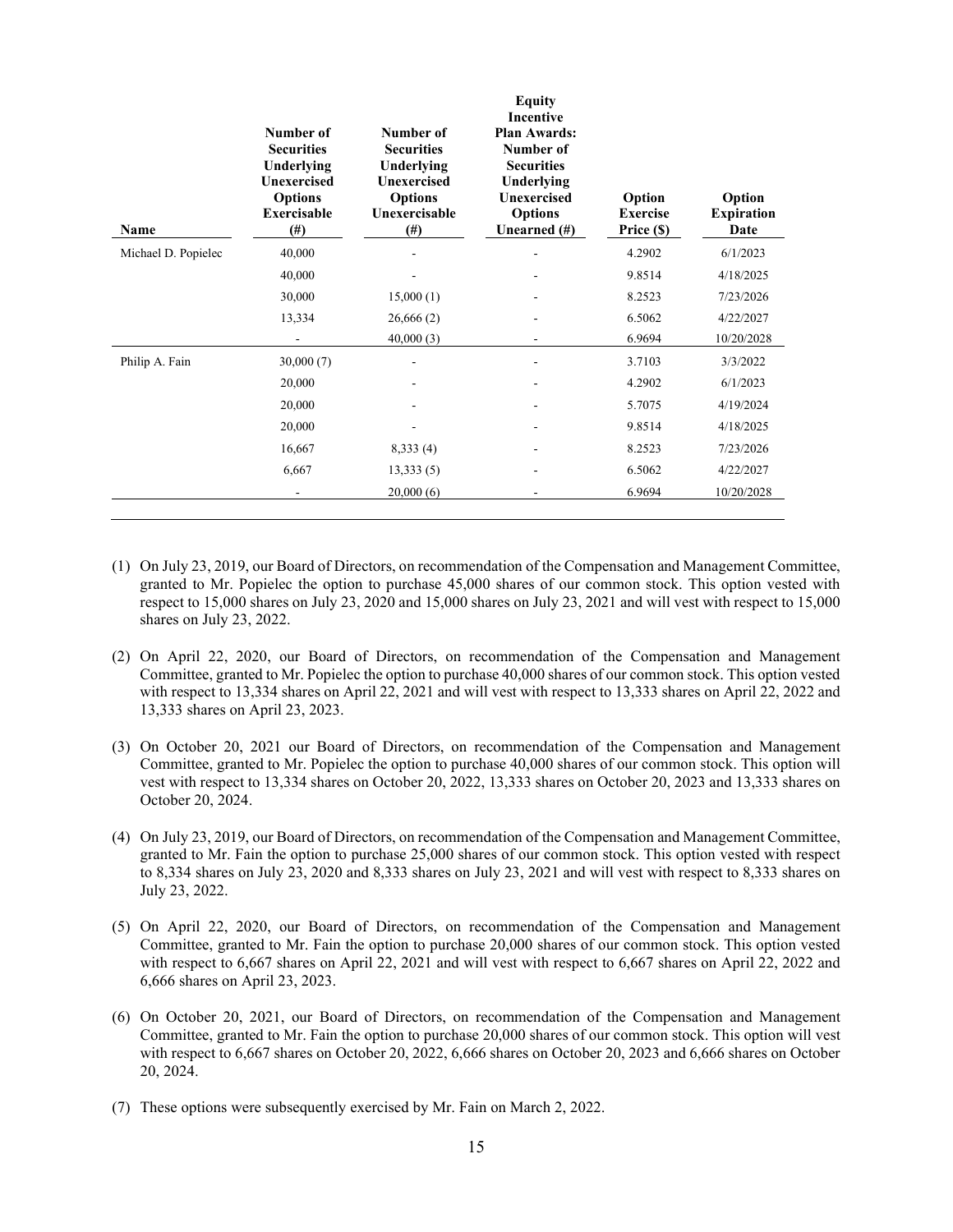There were no other equity awards outstanding at December 31, 2021 for our executive officers.

## <span id="page-19-0"></span>**Option Exercises**

The following table sets forth information concerning the exercise of stock option awards for the year ended December 31, 2021 for our executive officers.

|                     | <b>Number of Shares</b> |                      |
|---------------------|-------------------------|----------------------|
|                     | <b>Acquired on</b>      | Value Realized on    |
| <b>Name</b>         | Exercise $(\#)$         | <b>Exercise</b> (\$) |
| Michael D. Popielec | 19.292(1)               | 143,942 (2)          |
| Philip A. Fain      | 23,160(3)               | 161,888 (4)          |

- (1) Represents shares of the Company's common stock acquired on August 10, 2021 and December 17, 2021 upon the exercise of options for 40,000 shares of common stock otherwise expiring on March 3, 2022 and the exercise of options for 20,000 shares of common stock other expiring on March 5, 2022, net of shares of common stock having a fair market value equal to the aggregate exercise price of the shares of common stock for which the options were exercised together with the amount of minimum statutory tax withholdings.
- (2) Represents the aggregate fair market value of the net shares of the Company's common stock acquired pursuant to the Company's 2014 LTIP.
- (3) Represents share of the Company's common stock acquired on March 1, 2021 upon the exercise of options for 70,000 shares of common stock otherwise expiring on March 4, 2021, net of shares of common stock having a fair value equal to the aggregate exercise price of the shares of common stock for which the options were exercised together with the amount of minimum statutory tax withholdings.
- (4) Represents the aggregate fair market value of the net shares of the Company's common stock acquired pursuant to the Company's 2004 LTIP.

#### <span id="page-19-1"></span>**Employment Arrangements**

On December 6, 2010, the Company entered into an employment agreement with Mr. Popielec, providing that Mr. Popielec would become our President and Chief Executive Officer effective December 30, 2010. Mr. Popielec's annual base salary was set at \$450,000 subject to adjustment. Mr. Popielec is also eligible to receive an annual cash bonus under our STIP if we meet or exceed certain quantitative and qualitative performance metrics to be agreed upon and approved by the Compensation and Management Committee no later than January 31 of the year for which the bonus applies. The bonus goals and payout ranges for 2020 and 2021 are set forth above beginning on Page 13.

Pursuant to the terms of his employment agreement, Mr. Popielec was granted options to purchase shares of our common stock. Certain of the options granted were conditional and subject to stockholder approval to increase the number of shares available under our Restated 2004 LTIP ("2004 LTIP"). Stockholder approval of this increase was obtained in June 2011. All options awarded to Mr. Popielec pursuant to the terms of his employee agreement were exercised or expired as of December 31, 2020. Mr. Popielec is eligible for additional stock option grants on recommendation of the Compensation and Management Committee. Refer to the Outstanding Equity Awards section above beginning on Page 14.

Mr. Popielec is also entitled to receive the retirement benefits, perquisites and other personal benefits described under the sections above entitled "Retirement Benefits" and "Perquisites and Other Personal Benefits".

The employment agreement provides that Mr. Popielec's employment is "at will." Mr. Popielec is entitled to certain severance benefits if we terminate his employment without Business Reasons or a Constructive Termination occurs (as those terms are defined in the employment agreement), including: (a) salary continuation for a period of 12 months following the termination date; (b) a pro rata amount (calculated on a per diem basis) of the full-year bonus which Mr. Popielec would have earned for the calendar year in which the termination of employment occurs; (c) acceleration of vesting of all outstanding stock options and other equity awards to the extent that the outstanding options and other equity awards would otherwise have vested no more than 18 months after the date of termination, and all such options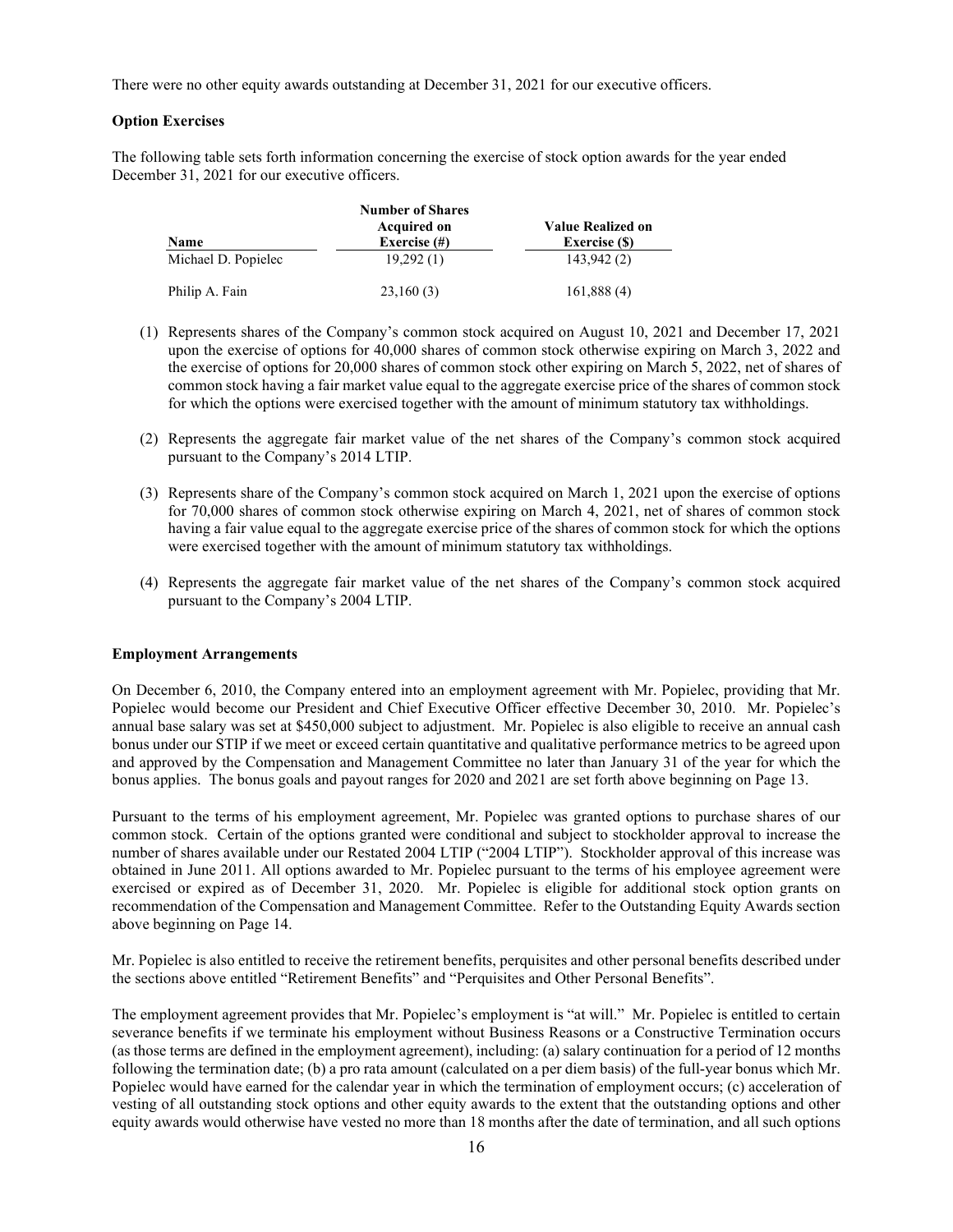and other equity awards shall remain exercisable for one year following the termination date or through the original expiration date, if earlier; (d) continuation of health benefits for Mr. Popielec, his spouse and any dependent children for a period of 12 months after the termination date followed by 18 months of executive-paid COBRA eligibility. In addition, if we terminate the employment of Mr. Popielec within 12 months following the occurrence of a Change in Control, without Business Reasons or if a Constructive Termination occurs, then Mr. Popielec shall be entitled to receive: (i) any earned but unpaid salary, any unpaid bonus from the prior year plus an amount equal to 18 months of his base salary as then in effect, payable immediately upon the termination date; (ii) one and one-half times his target bonus for the calendar year in which the termination date occurs; (iii) acceleration of vesting of all outstanding stock options and other equity awards, which are to remain exercisable for 18 months following the termination date, or through the original expiration date, if earlier; (iv) continuation of health benefits for Mr. Popielec, his spouse and any dependent children for a period of 24 months after the termination date. To the extent the vesting and/or accelerated payment of outstanding stock options would subject Mr. Popielec to the imposition of tax and/or penalties under Section 409A of the Internal Revenue Code, the vesting and/or payment of such stock options and other equity shall be delayed to the extent necessary to avoid the imposition of such tax and/or penalties. The employment agreement also provides for the continuation of certain benefits in the event Mr. Popielec's employment is terminated for Disability (as defined in the employment agreement) or by his death. Mr. Popielec has also executed an Employee Confidentiality Non-Disclosure, Non-Compete, Non-Disparagement and Assignment Agreement in our standard form.

We do not have an employment agreement with Mr. Fain. Mr. Fain has executed an Employee Confidentiality Non-Disclosure, Non-Compete, Non-Disparagement and Assignment Agreement in our standard form.

## <span id="page-20-0"></span>**Retirement Benefits and Potential Payments upon Termination, Change in Control or Retirement**

The only arrangement that we maintain that provides for retirement benefits is our tax-qualified defined contribution  $401(k)$  plan. The material terms of our tax-qualified defined contribution  $401(k)$  plan are summarized above under the heading "Retirement Benefits."

All of the potential payments and benefits payable by us to those of our executive officers in the event of various circumstances involving either a termination of employment or change in control are determined pursuant to the employment agreement with Mr. Popielec or the 2004 LTIP and 2014 LTIP. The employment agreement with Mr. Popielec is summarized above under the heading "Employment Arrangements". On June 18, 2018, the Compensation and Management Committee unanimously approved a resolution for full vesting of all outstanding unvested stock options and other equity awards upon the occurrence of a "Change in Control" (as defined by the 2004 LTIP and 2014 LTIP). On October 18, 2018, the Compensation and Management Committee unanimously approved a modification to the retirement policy whereby an executive officer upon retirement and signing the Company's non-compete agreement and fully complying with the same will retain any and all unexpired stock options until the relevant option term has expired.

#### <span id="page-20-1"></span>**Stock Ownership Guidelines**

In order to better align the interests of our executive officers and stockholders, the Compensation and Management Committee implemented stock ownership requirements for our executive officers. The stock ownership requirements for our executive officers are as follows:

| President & CEO         | 1.00 times salary |
|-------------------------|-------------------|
| Chief Financial Officer | 0.50 times salary |

For 2021, the Compensation and Management Committee established the presumed share price to be used for purposes of determining the minimum number of shares to be owned by the executive officers. This presumed price was \$9.14 per share, which was based on the volume weighted average price ("VWAP"), calculated as an amount equal to the sum of the dollar value of every transaction in our common stock for the two-year period ended December 31, 2021 divided by the total shares traded for such two-year period. Each year the Compensation and Management Committee will establish a new price per share to be used to determine the minimum number of shares required to be held which will be based on the VWAP of our common stock for the preceding two-year period. Executive officers have three years from the date of hire to achieve the required holdings, which are based on the price per share as calculated above. Additionally, our stock ownership policy requires that until the share ownership guidelines are met, executive officers are prohibited from disposing of more than 50% of vested shares received from restricted share grants (on an after-tax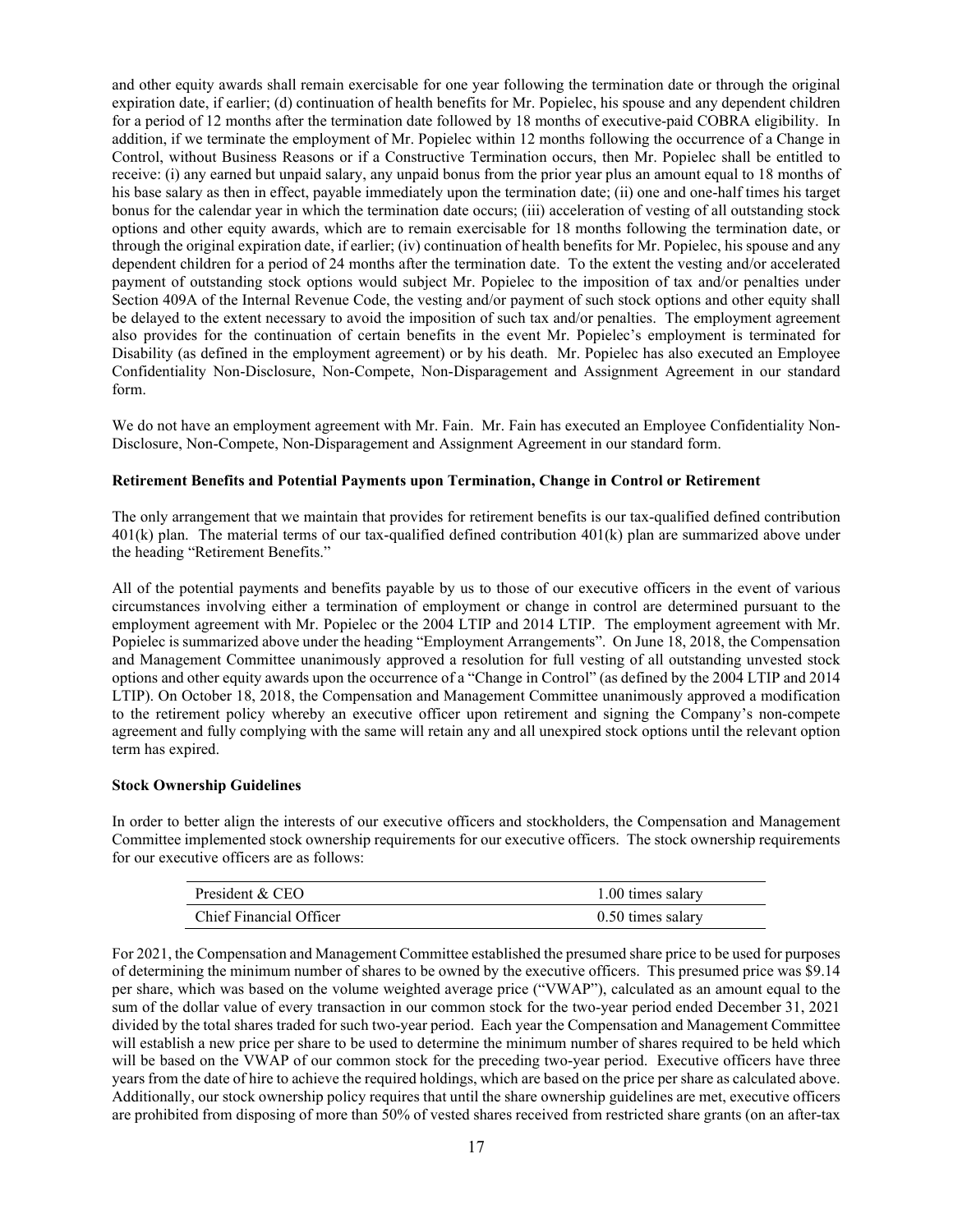basis) and 50% of shares received on exercise of stock options. Shares owned by an executive, as well as shares underlying awards of stock options and restricted stock are treated as owned by the executive for purposes of determining whether required ownership has been achieved. Our executive officers have met their respective stock ownership requirement.

## **PROPOSAL 2 RATIFY THE SELECTION OF OUR INDEPENDENT REGISTERED PUBLIC ACCOUNTING FIRM**

<span id="page-21-0"></span>The firm of Freed Maxick CPAs, P.C. ("Freed Maxick") served as our independent registered public accounting firm for the years ended December 31, 2021 and 2020.

The selection of Freed Maxick to serve as our independent registered public accounting firm for 2022 will be presented to our stockholders for ratification at the Meeting. Our Board of Directors recommends a vote in favor of the proposal to ratify this selection, and the persons named in the enclosed proxy (unless otherwise instructed therein) will vote such proxies **FOR** this proposal. If the stockholders do not ratify this selection, the Audit and Finance Committee will seek to identify and address the reason or reasons why the stockholders did not ratify the Committee's selection. The Audit and Finance Committee will consider such reason or reasons in selecting an independent registered public accounting firm for 2022 but retains discretion to select Freed Maxick.

We have been advised by Freed Maxick that they will have a representative available during the Meeting, either in person or telephonically, who will be available to respond to appropriate questions. In addition, we intend to give such representative an opportunity to make any statements if the representative should so desire.

#### <span id="page-21-1"></span>**Principal Accountant Fees and Services**

Aggregate fees for professional services rendered for us for 2021 and 2020 were:

|                      | 2021      | 2020      |
|----------------------|-----------|-----------|
| <b>Audit Fees</b>    | \$425,341 | \$381,205 |
| Audit - Related Fees | 8.500     | 8.000     |
| Tax Fees             | 19.224    |           |
| <b>Total Fees</b>    | \$453,065 | \$389,205 |

#### *Audit Fees*

Audit fees were for professional services rendered for the audits of our consolidated financial statements and reviews of our quarterly consolidated financial statements. Audit fees for 2021 include fees attributable to business combination accounting and reporting relating to the Company's acquisition of the business of Excell Battery Group in December 2021. Audit fees for 2020 include fees attributable to the first-year attestation of internal controls over financial reporting for Southwest Electronic Energy Corporation acquired by the Company in May 2019.

#### *Audit-Related Fees*

Audit-related fees were for the annual audits of our 401(k) defined contribution plan.

#### *Tax Fees*

Tax fees were attributable to due diligence performed in connection with the Company's acquisition of Excell Battery Group in 2021.

Our Audit and Finance Committee has not adopted pre-approval policies and procedures for audit and non-audit services. Nevertheless, all audit, audit-related and permitted non-audit services for which our independent registered public accounting firm was engaged were reviewed and approved prior to the commencement of the services by our Audit and Finance Committee in compliance with applicable SEC requirements.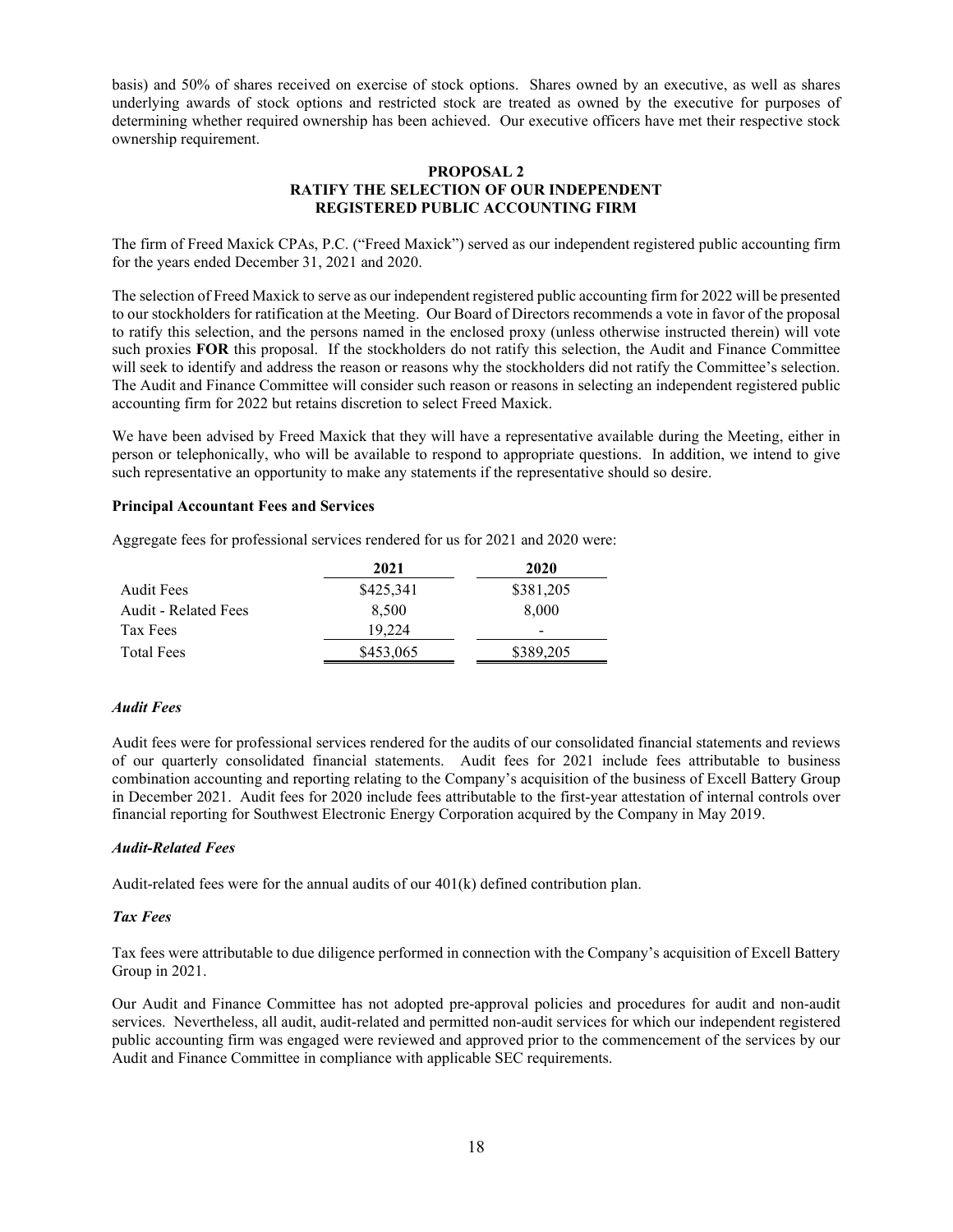## **REPORT OF THE AUDIT AND FINANCE COMMITTEE**

<span id="page-22-0"></span>The duties and responsibilities of the Audit and Finance Committee are set forth in our Audit and Finance Committee Charter, a copy of which is available on our website at [http://investor.ultralifecorporation.com](http://investor.ultralifecorporation.com/) under the subheading "Corporate Governance." Among other things, the Audit and Finance Committee reviews the adequacy of our system of internal control regarding financial reporting, disclosure controls and procedures and preparing our consolidated financial statements. In addition, the Audit and Finance Committee recommends to our Board of Directors that our audited financial statements be included in our Annual Report on Form 10-K, approves our quarterly filings on Form 10-Q and selects the independent registered public accounting firm to audit our books and records.

The Audit and Finance Committee has:

- Reviewed and discussed our audited financial statements for 2021 with our management and with Freed Maxick, our independent registered public accounting firm for 2021;
- Discussed with Freed Maxick, our independent registered public accounting firm for 2021, the matters required to be discussed by Auditing Standard No. 1301, *Communications with Audit Committees*, as adopted by the Public Company Accounting Oversight Board ("PCAOB"); and
- Received from Freed Maxick the written disclosures and the letter from Freed Maxick required by applicable requirements of the PCAOB regarding the independent registered public accounting firm's communications with the Audit and Finance Committee concerning independence and has discussed with Freed Maxick their independence.

The Audit and Finance Committee met with our independent accountants with and without management present and discussed with them the results of their examinations, their evaluations of our internal control over financial reporting, our disclosure controls and procedures and the quality of our financial reporting. Based on the review and discussions referred to above, the Audit and Finance Committee concluded that Freed Maxick is independent and recommended to the Board of Directors that the audited financial statements be included in our Annual Report on Form 10-K for the year ended December 31, 2021 for filing with the SEC.

The Audit and Finance Committee:

Thomas L. Saeli, Chair Robert W. Shaw II Ranjit C. Singh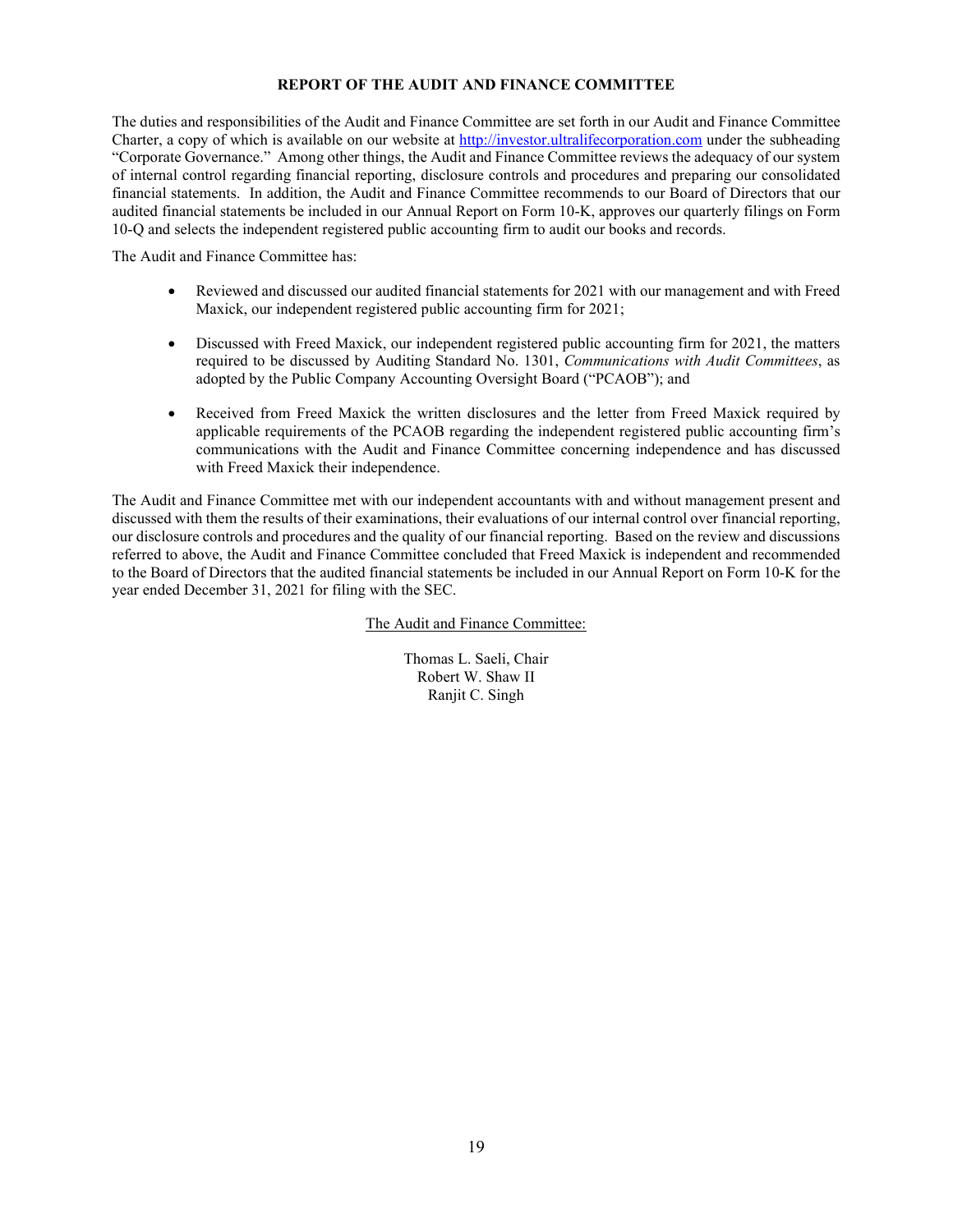## **OTHER MATTERS**

<span id="page-23-0"></span>Our Board of Directors does not intend to present and has not been informed that any other person intends to present, any matters for action at the Meeting other than those specifically referred to in this proxy statement. If any other matters properly come before the Meeting, it is intended that the holders of the proxies will act in respect thereof in accordance with their best judgment.

## **SECURITY OWNERSHIP OF CERTAIN BENEFICIAL OWNERS**

<span id="page-23-1"></span>The table below shows certain information regarding the beneficial ownership of shares of our common stock by each person known by us to beneficially own more than five percent of the outstanding shares of our common stock, with percentages based on 16,127,082 shares issued and outstanding as of May 24, 2022.

| Name and Address of Beneficial Owner                                                         | <b>Number of Shares</b><br><b>Beneficially Owned</b> | <b>Percent of Class</b><br><b>Beneficially Owned</b> |
|----------------------------------------------------------------------------------------------|------------------------------------------------------|------------------------------------------------------|
| Bradford T. Whitmore (1)<br>1603 Orrington Avenue, Suite 900<br>Evanston, IL 60201           | 5,671,554                                            | 35.2%                                                |
| Dimensional Fund Advisors LP (2)<br>Building One<br>6300 Bee Cave Road<br>Austin, TX 78746   | 1,032,446                                            | $6.4\%$                                              |
| Visionary Wealth Advisors (3)<br>1405 North Green Mount Rd., Suite 500<br>O'Fallon. IL 62208 | 958,518                                              | 5.9%                                                 |

- (1) Based on information contained in a Form 4 dated February 24, 2022 as filed by Bradford T. Whitmore with the SEC on February 28, 2022, Mr. Whitmore individually and as sole manager and sole voting member of SUNRAY I, LLC, a Delaware limited liability company and as General Partner of Grace Brothers LP, a Delaware limited partnership, beneficially owns 5,671,554 shares of our common stock. Mr. Whitmore has sole voting and dispositive power with respect to 5,152,938 of such shares, of which 4,452,283 are held in the name in SUNRAY I, LLC, and shared voting and dispositive power (with Grace Brothers, LP) with respect to 518,616 of such shares.
- (2) Based on information contained in a Schedule 13F dated May 13, 2022 as filed by Dimensional Fund Advisors LP, a registered investment adviser, with the SEC on that same date to report beneficial ownership of shares of the Company's common stock as of March 31, 2022, and, consequently, the beneficial ownership of Dimensional Fund Advisors LP may have subsequently changed. The Schedule 13F reported that Dimensional Fund Advisors LP had sole voting power as to 999,867 shares of common stock and sole dispositive power as to 1,032,446 shares of common stock, all of which shares of common stock were held in portfolios of four registered investment companies to which Dimensional Fund Advisors LP or one of its subsidiaries furnishes investment advice and of certain other commingled funds, group trusts and separate accounts for which Dimensional Fund Advisors LP or one of its subsidiaries serves as investment manager or sub-adviser. The shares of common stock reported were owned by the investment companies, commingled funds, group trusts, and separate accounts and Dimensional Fund Advisors LP disclaimed beneficial ownership of the reported shares of common stock.
- (3) Based on information contained in a Schedule 13F dated May 12, 2022 as filed by Visionary Wealth Advisors, a registered investment adviser, with the SEC on that same date to report beneficial ownership of shares of the Company's common stock as of March 31, 2022, and, consequently, the beneficial ownership of Visionary Wealth Advisors may have subsequently changed. The Schedule 13F reported that Visionary Wealth Advisors had sole voting power as to 7,000 shares of common stock and shared dispositive power as to 958,518 shares of common stock.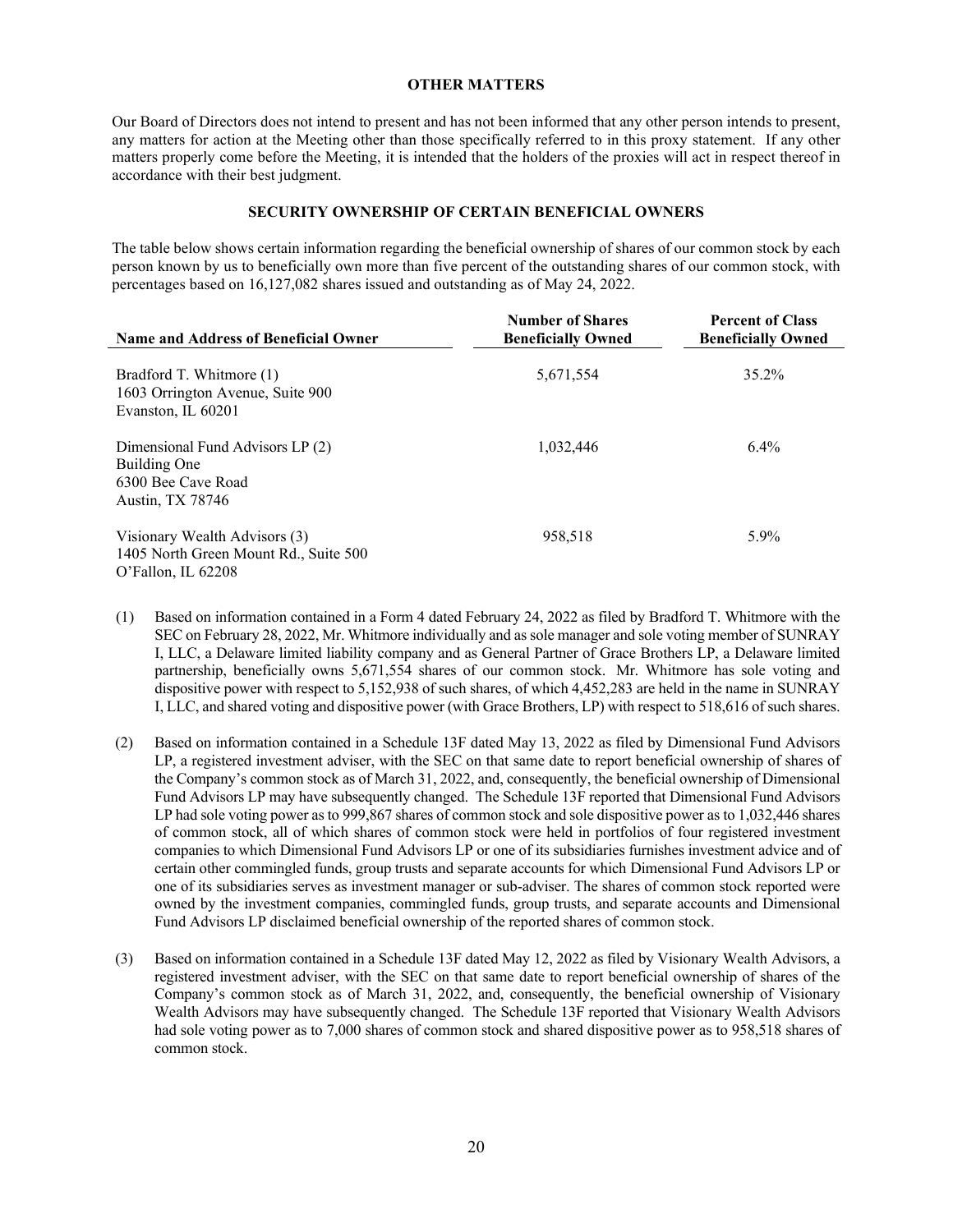#### **SECURITY OWNERSHIP OF MANAGEMENT**

<span id="page-24-0"></span>The table below shows certain information regarding the beneficial ownership of shares of our common stock as of May 24, 2022 by (1) each of our directors, (2) each of our executive officers, and (3) all of our directors and executive officers as a group.

|                                                                | Number of Shares       | Percent of Class            |
|----------------------------------------------------------------|------------------------|-----------------------------|
| Name of Beneficial Owner (1)                                   | Beneficially Owned (1) | Beneficially Owned $(1)(2)$ |
| Michael D. Popielec                                            | 468,176(3)             | $2.9\%$ (4)                 |
| Thomas L. Saeli                                                | 70,446                 | $\ast$                      |
| Robert W. Shaw II                                              | 60,750                 | $\ast$                      |
| Ranjit C. Singh                                                | 79.801                 | $\ast$                      |
| Bradford T. Whitmore                                           | 5,671,554(5)           | 35.2%                       |
| Philip A. Fain                                                 | 226,834(6)             | $1.4\%$ (7)                 |
| All Directors and Executive<br>Officers as a group (6 persons) | 6,577,561(8)           | $40.2\%$ (9)                |

\*Less than 1%

- (1) Except as otherwise indicated, the stockholders named in this table have sole voting and investment power with respect to the shares of our common stock beneficially owned by them. The information provided in this table is based upon information provided to us by such stockholders. The table reports beneficial ownership for our directors and executive officers in accordance with Rule 13d-3 under the Exchange Act. This means all our securities over which directors and executive officers directly or indirectly have or share voting or investment power are included as beneficially owned. The amounts also include shares that may be acquired by exercise of stock options within 60 days, which shares are referred to in the footnotes to this table as "shares of common stock subject to options that may be exercised."
- (2) Except as otherwise indicated, computations are based on 16,127,082 shares outstanding as of May 24, 2022.
- (3) The number of shares deemed to be beneficially owned consists of 316,509 shares of common stock held by Mr. Popielec as of May 24, 2022, or 2.0% of common stock outstanding as of that date, and 151,667 shares of common stock subject to options that may be exercised within 60 days by Mr. Popielec.
- (4) Computed based on 16,278,749 shares of common stock deemed outstanding, which consists of 16,127,082 shares of common stock outstanding as of May 24, 2022 and 151,667 shares of common stock subject to options that may be exercised within 60 days by Mr. Popielec.
- (5) See "Security Ownership of Certain Beneficial Owners" above.
- (6) The number of shares deemed to be beneficially owned consists of 128,500 shares of common stock held by Mr. Fain as of May 24, 2022, or less than 1% of common stock outstanding as of that date, and 98,334 shares of common stock subject to options that may be exercised within 60 days by Mr. Fain.
- (7) Computed based on 16,225,416 shares of common stock deemed outstanding, which consists of 16,127,082 shares of common stock outstanding as of May 24, 2022 and 98,334 shares of common stock subject to options that may be exercised within 60 days by Mr. Fain.
- (8) The number of shares deemed to be beneficially owned consists of 6,327,560 shares of common stock held by all directors and executive officers as a group as of May 24, 2021, or 39.2% of common stock outstanding as of that date, and 250,001 shares of common stock subject to options that may be exercised within 60 days.
- (9) Computed based on 16,377,083 shares of common stock deemed outstanding, which consists of 16,127,082 shares of common stock outstanding as of May 24, 2022 and 250,001 shares of common stock subject to options that may be exercised within 60 days.